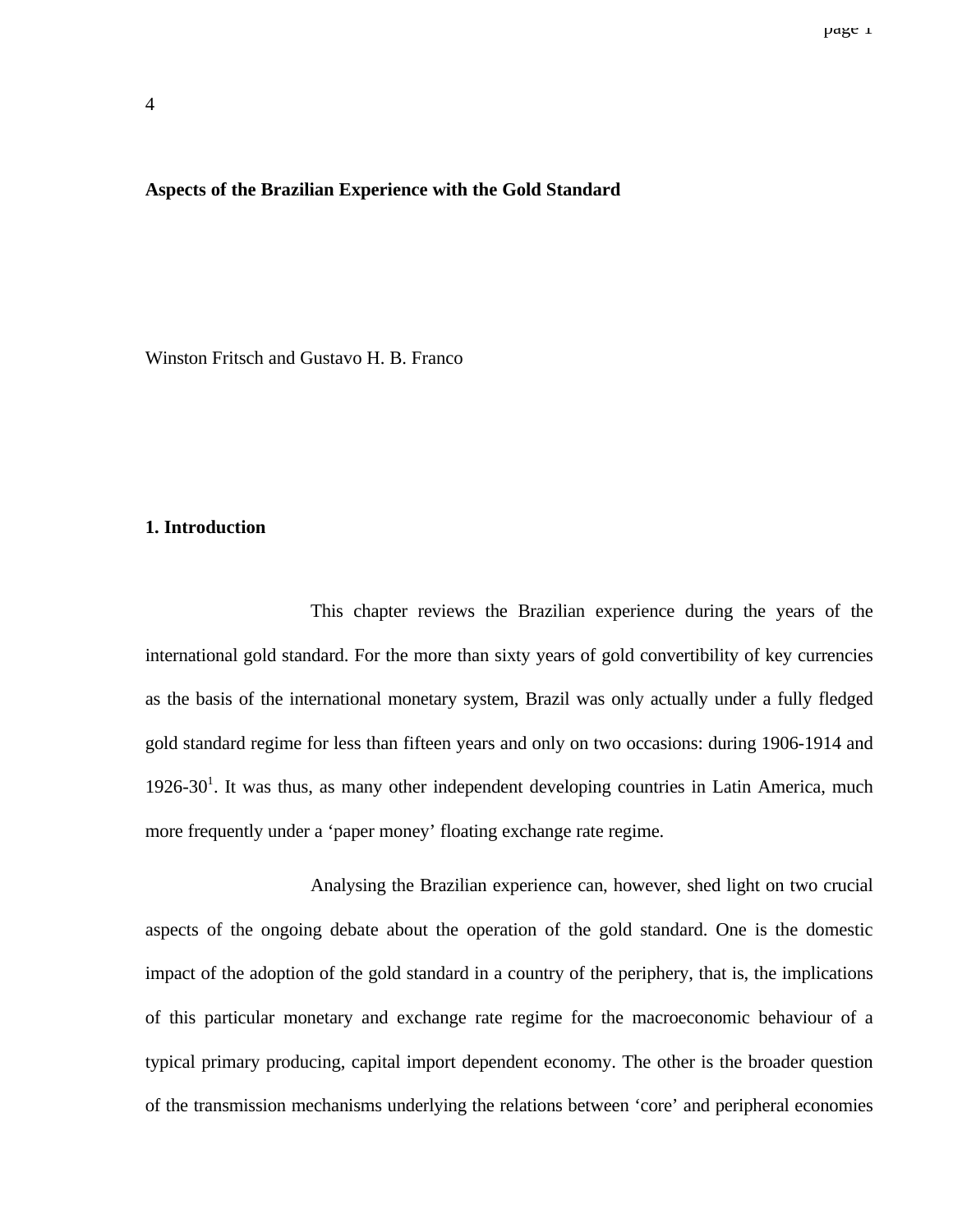which has occupied a prominent place in the debate on the stability of the gold standard as an international monetary system.

This paper addresses these two distinct but interrelated issues. In Section 2, after a brief background discussion of some structural and institutional characteristics of the Brazilian economy at the turn of the century, its behaviour during the two distinct but extremely similar gold standard episodes is analysed in some detail. In Section 3, we use evidence from the Brazilian economy to try and shed light on the discussion related to the existence of systemic asymmetries in the international adjustment mechanism under this standard. Section 4 closes the paper with a summary of its main conclusions.

### **2. Brazil and the gold standard**

Brazil's insertion in the world economy as a specialised coffee exporting economy during the Pax Britannica began in the 1830s, when plantations spread from Rio de Janeiro into the nearby Paraiba River Valley. During the years of the Empire (1822-1889) yearly coffee exports increased to an average of over 5 million bags in 1881-90, representing 63 per cent of all Brazilian exports. Available estimates of Brazilian per capita income growth during the second half of the nineteenth century range between -0.4 per cent and 1.0 per cent, but all authors agree on marked cross regional differences, which roughly express differences in the dynamism of the various sectors<sup>2</sup>. While the Northeast, having approximately half of the Brazilian population, may have had its per capita income decreasing by some 1 per cent yearly, the Southern and Central regions, roughly identifiable with the coffee economy, were growing by some 2 per cent to 3 per cent annually.

Although Brazil became an export economy during the second half of the 19th century, it was by no means an open economy at the end of the period. The export to GDP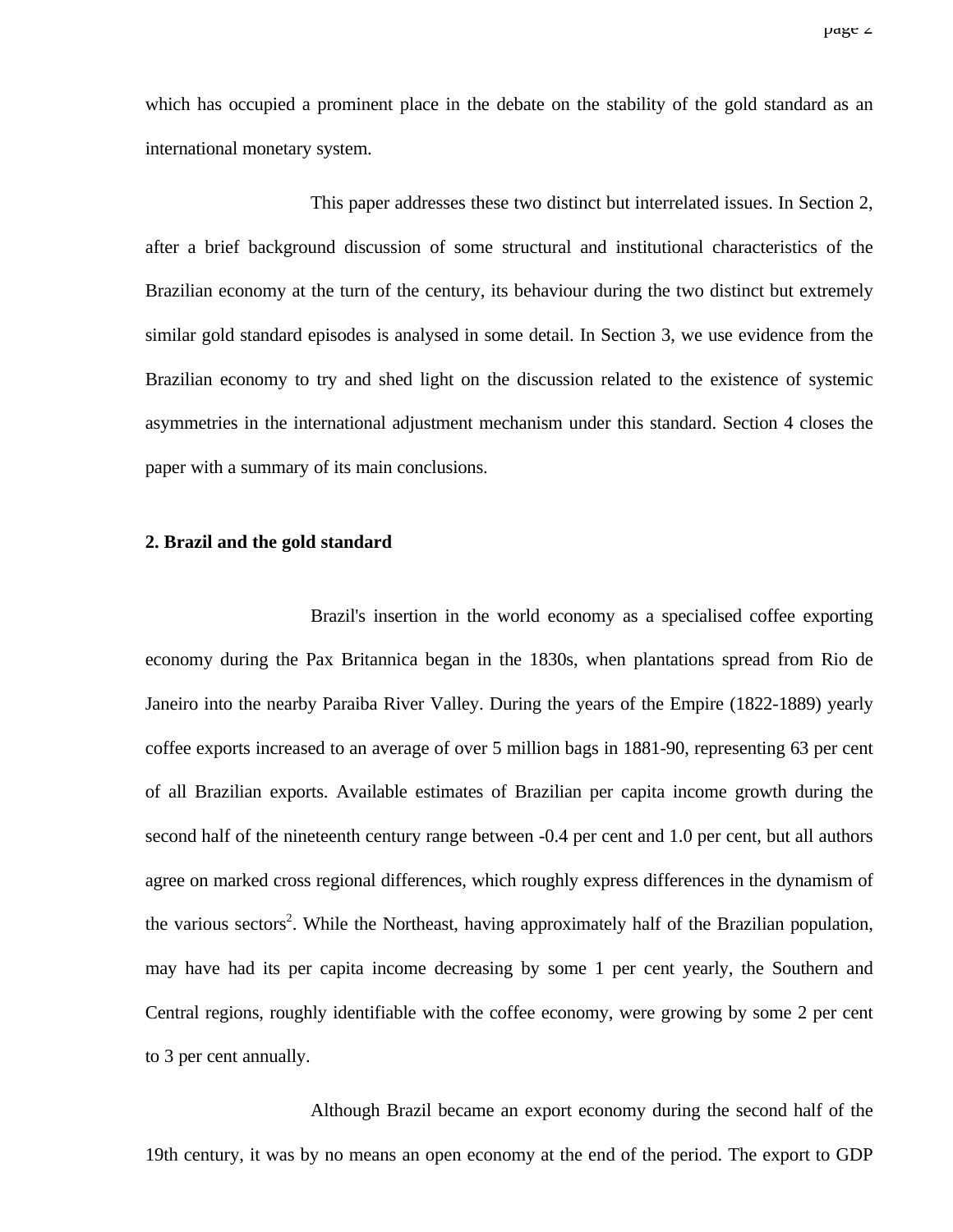ratio in 1870 was 15.4 per cent, reaching 18.6 per cent in 1900 and returning to 14.8 per cent in 1914<sup>3</sup>. The value of exports per capita experienced a slight increase from 1872 to 1913, especially during the rubber boom after 1900, from US \$11.7 to US \$12.9, which was close to the ones for the more densely populated 'tropical' periphery (Philippines, US \$5.4, Egypt, US \$12.9, Peru, US \$10.0, Indonesia US \$5.6 and Colombia US \$7.3) but much lower than the values for the temperate regions of recent settlement (Argentina, US \$66.9, Chile, US \$41.4, Uruguay, US \$19.7, Australia US \$79.8 and Canada US  $$58.4$ <sup>4</sup>. It seems clear that Brazil had a booming export economy inside a vast economically backward region with a large subsistence sector, especially in the Northeast.

The failure of industrialisation during the second half of the 19th century, or the failure of the export boom in triggering a self sustained growth process, should be sought in the elements of backwardness present in the export economy, amongst which the late prevalence of slave labour, the underdeveloped state of banks and financial institutions and the state inability to serve as a mechanism to overcome backwardness. These elements interacted to compose a picture of an economy based on autonomous units with a very low level of exchange and low monetization and thus with a very reduced role for markets in co-ordinating economic activity. Only after the abolition of slavery in 1888, and the final liquidation of old plantations in the Paraiba Valley and their replacement by fazendas in São Paulo, was the foundation laid for a higher productivity agriculture creating a substantial domestic market for manufactures<sup>5</sup>.

The years following Abolition would also be a watershed in the country's monetary history, marked by a succession of monetary and banking reforms, leading to large and lasting exchange rate depreciation with important impact on the real sector. The quest for monetary reform was not new. Progressive dissemination of free labour in the countryside, even before Abolition, represented a drastic increase in the economy's monetization and posed a challenge to monetary policy and institutions. For many years the monetary policy was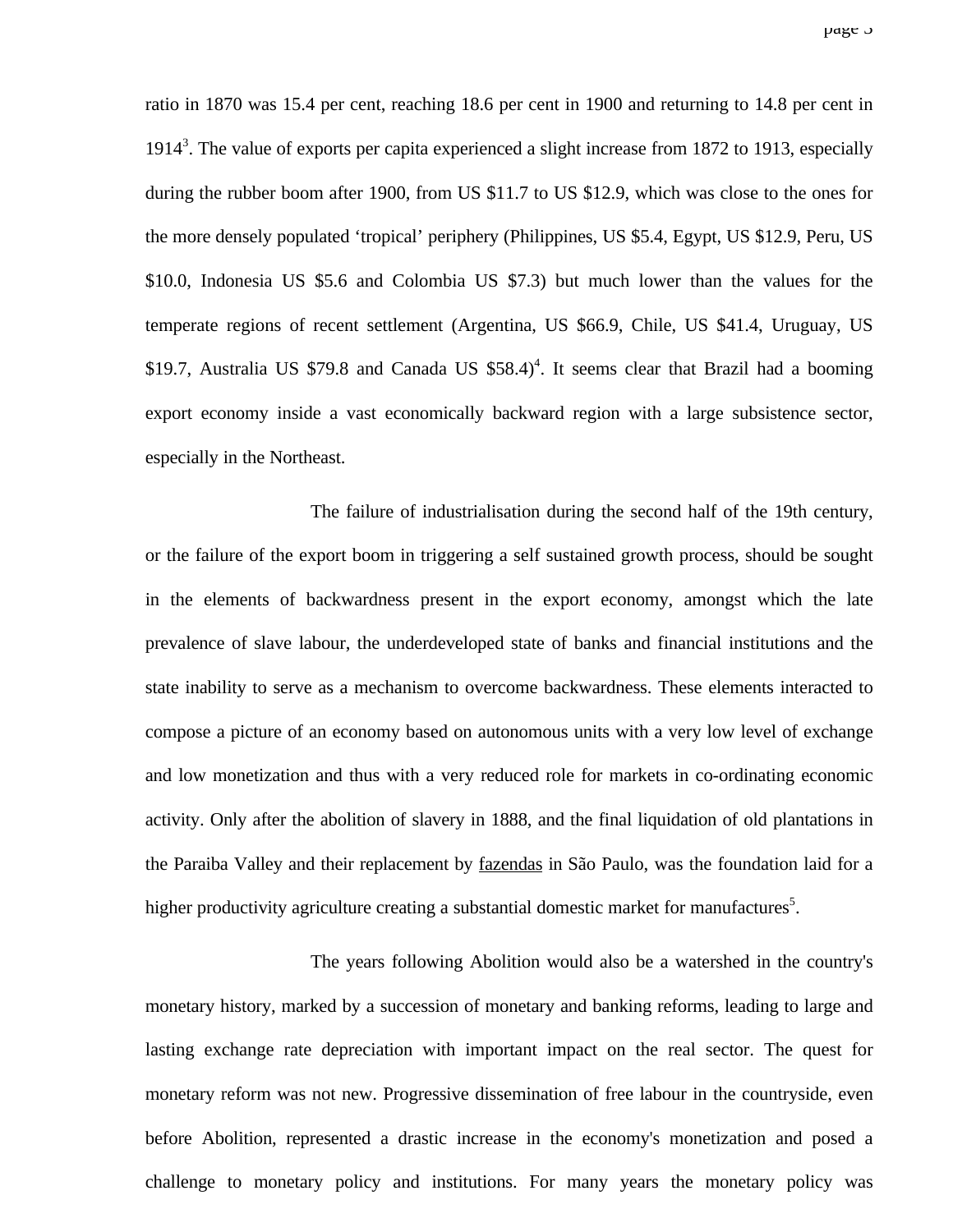deadlocked between the metalistas' perennial quest for reducing the money supply in order to appreciate the currency and adhere to the gold standard; and the papelistas' desire for credit expansion, along the lines of the 'real bills' doctrine, in a liquidity starved economy. Controversies like this, broadly replicating the classic British currency controversies, have taken place in many countries and under a variety of denominations, as indeed noted by many authors<sup>6</sup>. By and large, the major issue involved was the transition from metallic to fiduciary money, or the role and control of banks<sup>7</sup>. In peripheral countries, apart from the constant reference to names such as Ricardo, Thorthon, Ovestone and Tooke, a further theme was the exchange rate regime, or the convenience of adopting the gold standard.

The Brazilian edition of these controversies had several phases, the first in the 1850s and 1860s in the wake of two important banking crisis (1857 and 1864), the causes of which may be linked to excesses committed within too liberal a legislation on private banks of issue. In the 1870s, the developmental role of banks was the key issue brought up by the famous Viscount Mauá, a banker and entrepreneur who eventually went bankrupt as the state refused to support his bank of issue. The third major currency controversy was in the late 1880s, as the smooth transition to free labour in the countryside was shifting money demand upwards and producing liquidity crises of growing intensity at the time of the harvest<sup>8</sup>. Yet, the exchange rate was below its formal 1847 parity level - 27 pence per milreis - and while the papelistas argued for an increase in the money supply to accommodate these pressures, the metalistas sustained that the existence of a premium on gold was a sign of currency 'overabundance', so that a reduction in the money supply should be sought in order to appreciate the currency towards the parity level. No compromise was actually possible between the two, at least while there was a 'premium on gold' relative to the mythical 27 pence milreis.

Interestingly, however, in the late 1880s, the buoyant state of the balance of payments, particularly on capital account, made possible what years of deflationist efforts had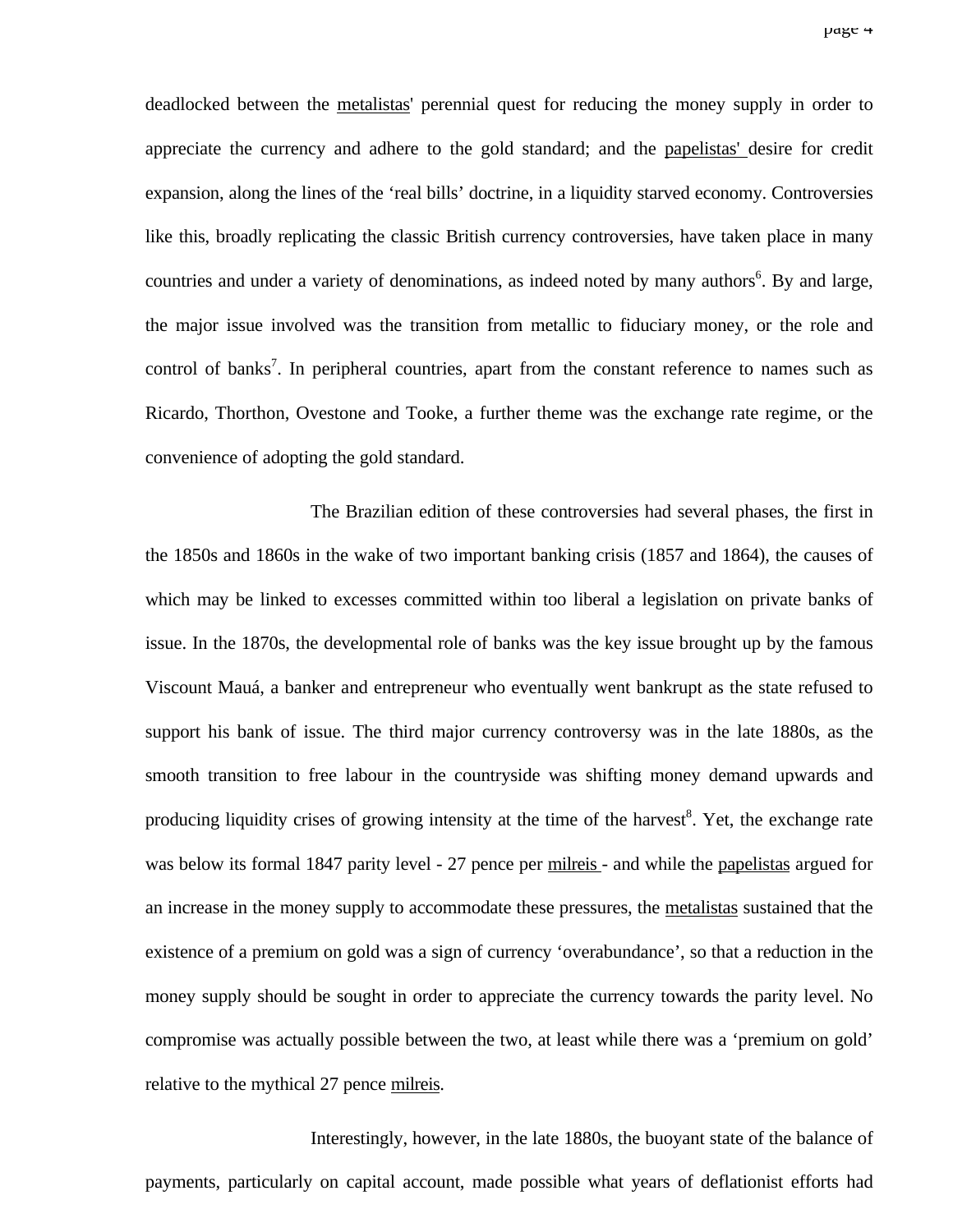failed to do: to bring the exchange rate to 27 pence per milreis, in October 1888, and to allow the long sought adhesion to the gold standard with no deflation effort at all. Interestingly, in these conditions a compromise between the two currents of thought was finally possible, since the metalistas did not object to money increases so long as they were fully backed by gold. Thus, the continuation of the buoyant state of the balance of payments after the parity rate of 27 pence per milreis was reached could allow the expansion of the money supply, under the gold standard, in a fashion that would raise no objection from the metalistas. This windfall permitted an otherwise impossible compromise with the papelistas over the gold standard. In early 1889, Parliament authorised the establishment of a bank of issue (Banco Nacional do Brasil) associated with the Banque de Paris et des Pays Bas, which was authorised to expand the existing money supply more than three times.

As Table 4.1 illustrates, the basis of the balance of payments bonanza was, on the one hand, a strong boom of capital inflows in the wake of a boom in South American floatation in London led by Argentine issues and, on the other, a significant increase in exports. With the reversal of these conditions, which would take place in a matter of months as far as capital inflows were concerned, the experiment would last very little. The Republican revolution occurred in November 1889, when South American securities were already facing difficulties in London by virtue of the early signs of the Baring Crisis. Soon after, the first Republican finance minister, Rui Barbosa, a wholehearted papelista, would pass a profound banking and monetary reform, early in 1890, creating a system of regional banks of issue inspired in the US national banks, while making no secret of his unwillingness to sustain the exchange rate at the parity level<sup>9</sup>. In fact, the Banco Nacional do Brasil and the gold standard were very clearly identified with the Monarchy. A very important monetary experiment under papelista guidance was starting.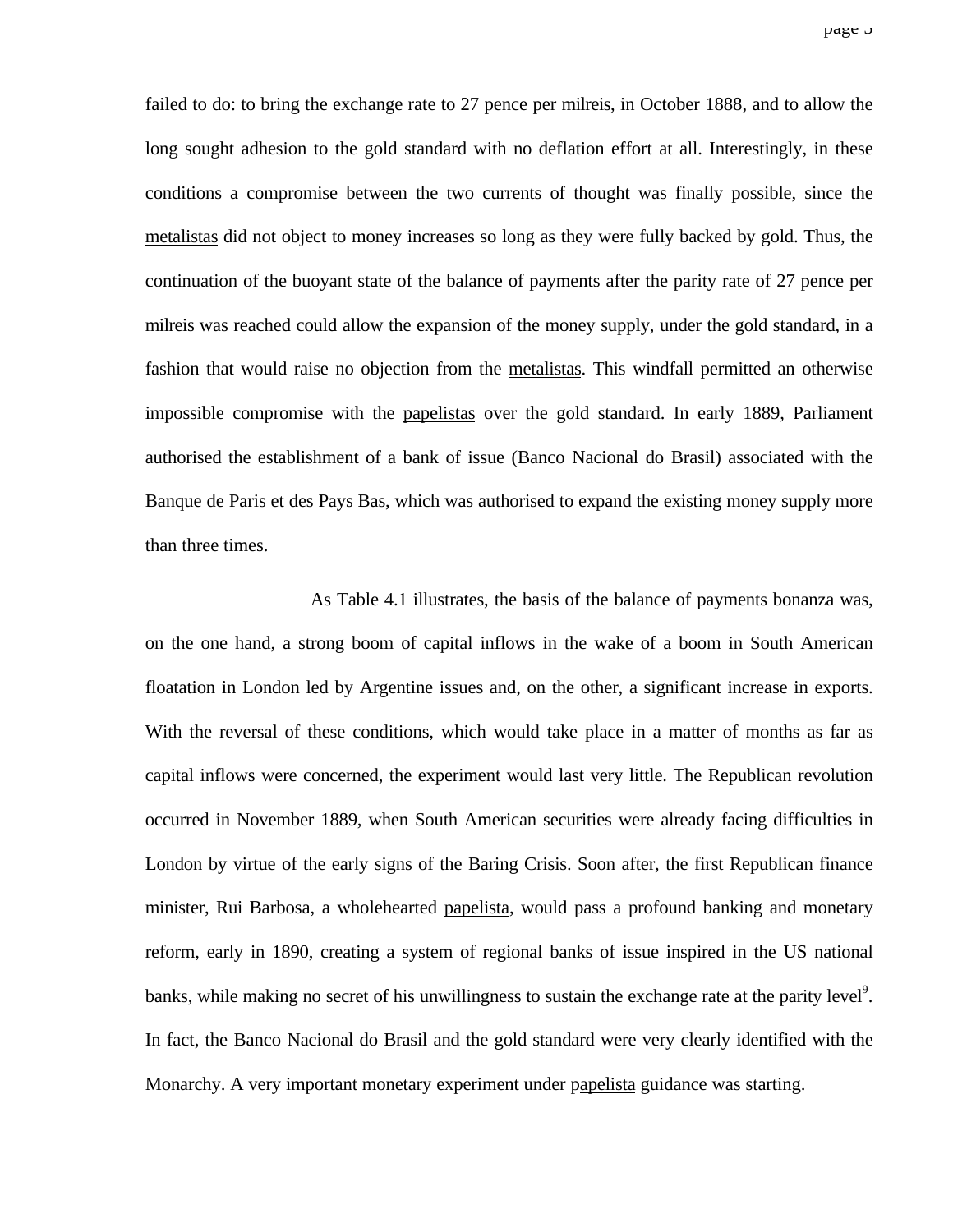| year | Floatations in London to |           | <b>Brazil</b> |         |         |
|------|--------------------------|-----------|---------------|---------|---------|
|      | South America            | Argentina | capital       | exports | imports |
|      |                          |           | account       |         |         |
| 1885 | 7.1                      | 5.0       | 3.8           | 17.3    | 15.3    |
| 1886 | 19.3                     | 11.2      | 4.3           | 17.8    | 15.2    |
| 1887 | 18.4                     | 14.2      | 3.8           | 16.1    | 13.0    |
| 1888 | 40.3                     | 21.8      | 13.7          | 21.7    | 19.7    |
| 1889 | 40.2                     | 23.2      | 12.4          | 28.6    | 24.0    |
| 1890 | 23.3                     | 16.7      | 5.4           | 26.4    | 24.0    |
| 1891 | 9.4                      | 5.8       | 0.6           | 27.1    | 25.6    |
| 1892 | 5.4                      | 2.8       | 2.8           | 30.8    | 26.3    |

# Table 4.1 British portfolio investment in South America and Argentina,

## and Brazilian capital and trade accounts, 1885 - 1892 (£ million)

Source: Figures for South America and Argentina are British portfolio investments from Stone (1972, p.543). Brazilian capital account figures from Franco (1991, pp. 58-9) and trade figures from IBGE (1987).

The new banks of issue had thus considerable powers to increase the money supply. Operating now, as they did, in the context of an unusual boom and of a wild burst of stock exchange speculation2, they produced a near doubling of high powered money, between 1890 and 1891. The exchange rate experienced a sharp nominal fall and since inflation followed this with only a short lag, a substantial real depreciation rapidly ensued, as is shown in Table 4.2.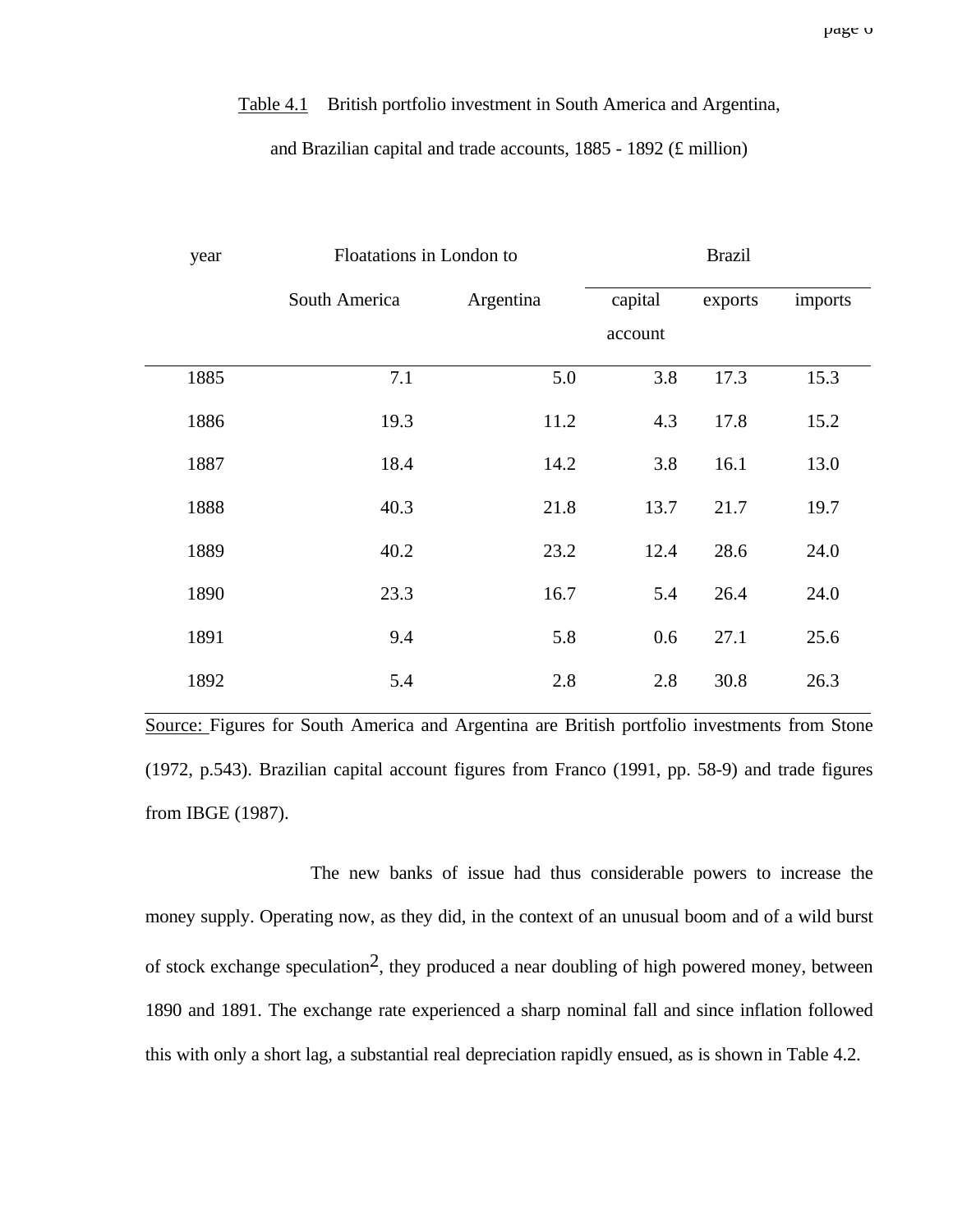| year | money base* | exchange rate** | real exchange rate# |
|------|-------------|-----------------|---------------------|
| 1888 | 203         | 27.1            | 27.1                |
| 1889 | 207         | 25.8            | 27.3                |
| 1890 | 298         | 21.9            | 23.2                |
| 1891 | 511         | 12.1            | 16.1                |
| 1892 | 561         | 13.4            | 24.9                |
| 1893 | 632         | 10.2            | 22.8                |
| 1894 | 712         | 10.7            | 29.4                |
| 1895 | 678         | 9.2             | 21.2                |
| 1896 | 712         | 8.7             | 22.5                |
| 1897 | 755         | 7.1             | 19.2                |
| 1898 | 780         | 7.8             | 20.9                |
| 1899 | 734         | 7.0             | 18.9                |

Table 4.2 Money supply and exchange rates

\* millions of milreis \*\* pence per milreis # nominal exchange rates adjusted with Haddad GDP deflator and British wholesale price index.

Sources: Franco (1991, pp. 58-9), IBGE (1987) and Mitchell (1978).

There has been considerable debate on the causes of exchange rate depreciation or, more specifically on the relative importance of domestic factors, particularly monetary expansion, *versus* the influence of the Baring crisis on capital inflows<sup>10</sup>. By contrast, there have been less doubts on its consequences. On the one hand, it increased coffee planters' profitability to such an extent that new planting is said to have nearly tripled during the 1890s, with far reaching consequences in the years after this. On the other, it produced a marked deterioration in public finance and a problem of internal transfer that the government unsuccessfully sought to evade by seeking financial accommodation in London<sup>11</sup>. Because of this, the Brazilian balance of payments entered a critical state for the rest of the decade and the real exchange rate depreciated further. The price eventually paid to obtain foreign financial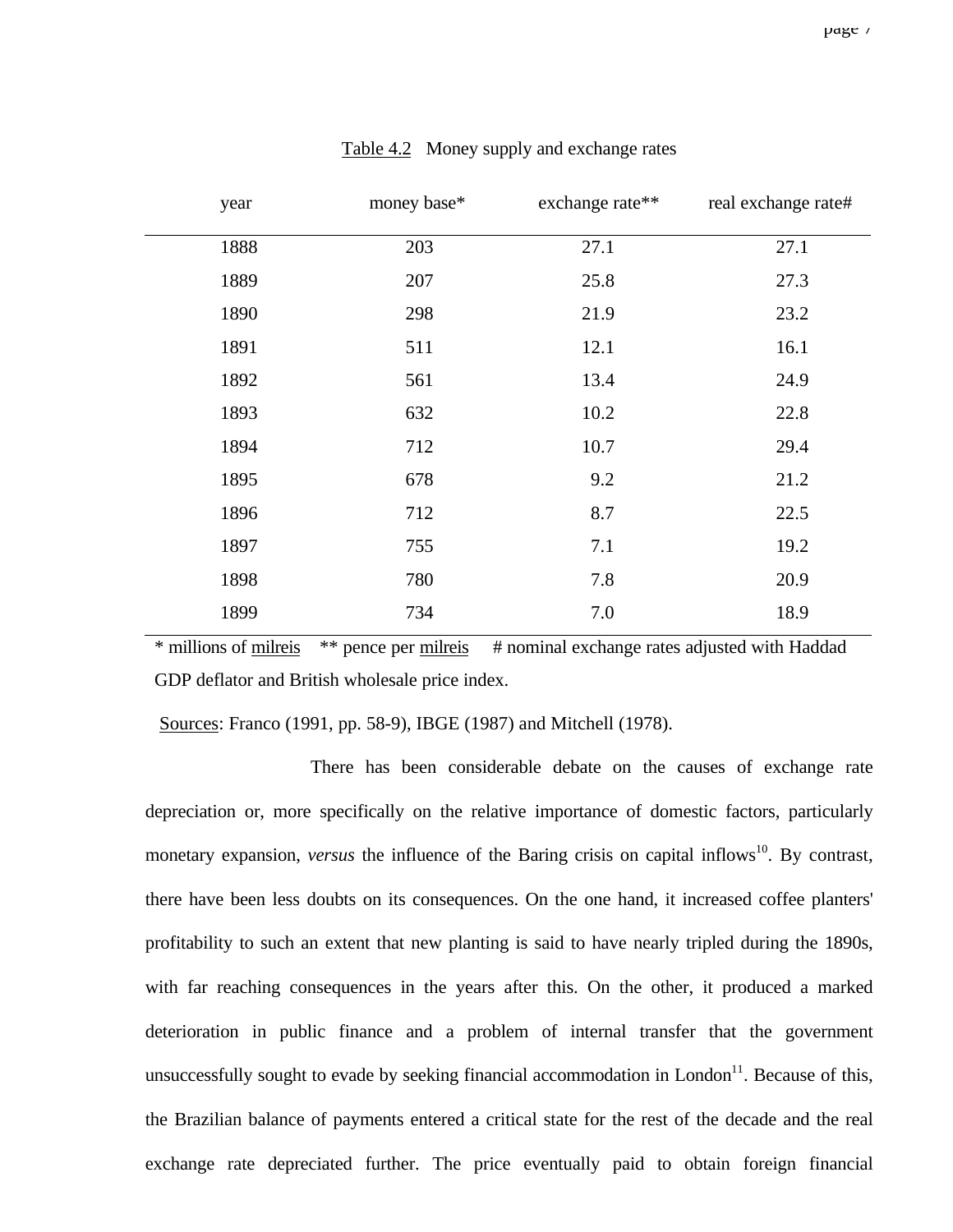accommodation, to help stabilise the economy, was a swing in domestic policies towards an extremely orthodox orientation, imposed by Rotschilds, the Brazilian government London bankers, as a condition for a large funding loan. A combination of contractionary fiscal and, especially, monetary policies led eventually to a severe deflation, an unprecedented banking crisis and a recession around the turn of the century $^{12}$ .

### 2.1. The first experiment, 1906-14

The first few years of the new century witnessed a sharp change in Brazil's balance of payments performance. Exports rose rapidly under the influence of expanding rubber exports from the Amazon, induced by the diffusion of the use of rubber tires, while coffee prices were able to stay roughly stable, thanks to stockpiling by roasters, in spite of a clear trend towards overproduction stemming from the extraordinary expansion of coffee planting in Brazil during the  $1890s^{13}$ . At the saame time, the successful implementation of the adjustment programme resulted in Brazil progressively regaining access to international financial markets at the onset of the huge pre-war international lending boom. Indeed, Brazil's participation in world financial markets reached an unprecedented extent: the central government's external debt rose from £ 42 million in 1900 to £ 144 million in 1913, and direct investment rose from £ 105 million in 1902 to £ 295 million in 1913, making Brazil's share of international investment flows at least five times as big as its share in world international trade, which was slightly inferior to 1 per cent<sup>14</sup>. The exchange rate began to suffer renewed pressures for appreciation, which the authorities, pledged to no longer resorting to paper issues, had no power to offset. After having reached an all time low of less than 7 pence per milreis, in 1898, the exchange rate peaked at 17.5 pence in August 1905. As a result domestic producers of exportables and of import substitutes began to lobby both for exchange rate stabilisation and the end of dear money.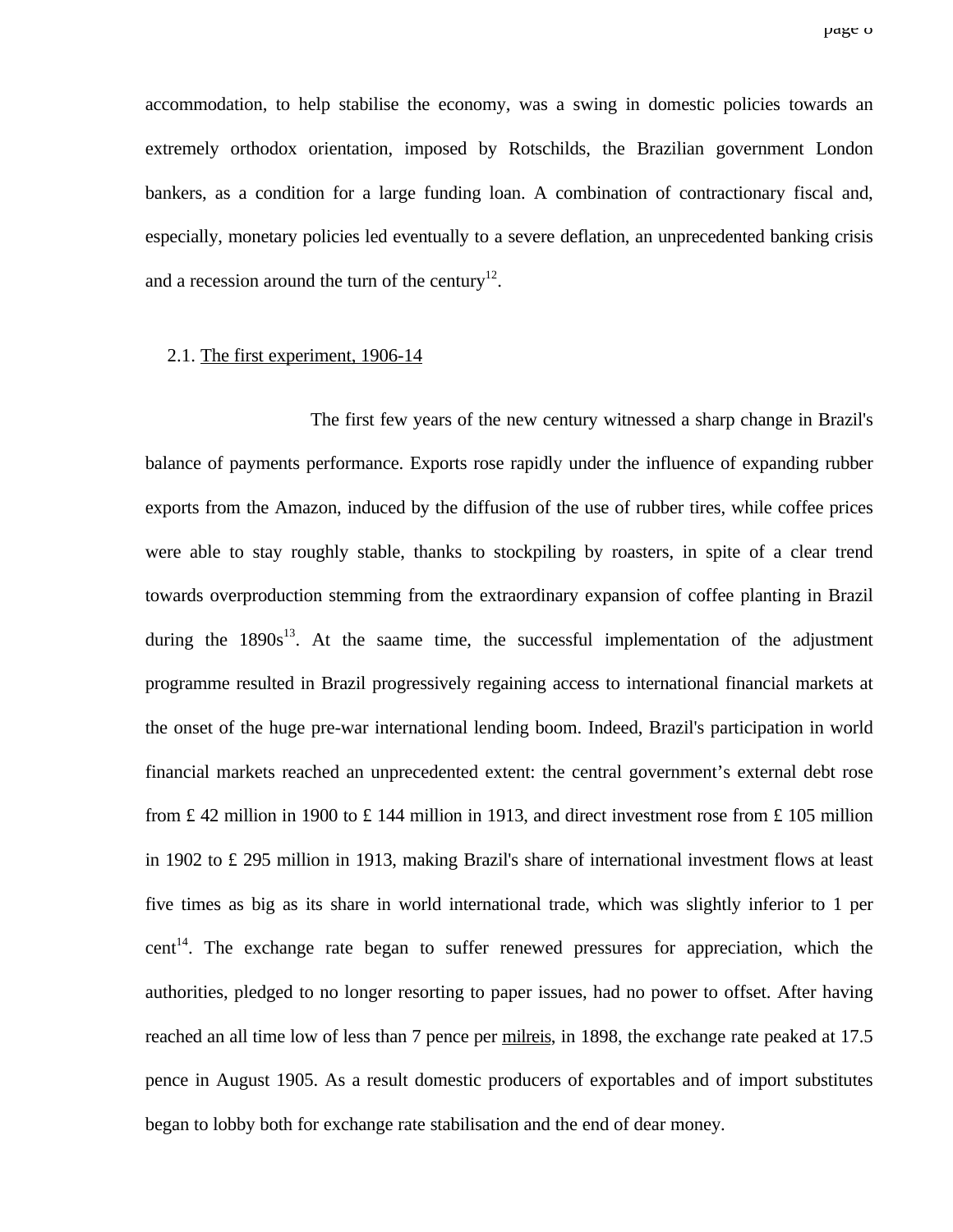In 1906, the onset of a bumper coffee crop led to the adoption of a coffee price 'defence' policy, through the external financing of coffee stock-piling<sup>15</sup>. Fears of further appreciation with the purchase of the latest large crop led to the adoption of the gold standard, with the creation of a Conversion Office to issue convertible notes at a newly established parity. The delicate political economy issue - involving a compromise between the still influential orthodox policy-makers responsible for the turn of the century stabilisation and domestic producers interested in monetary expansion - was how far should appreciation go before a new parity was set. The latter wanted the exchange rate to be fixed as soon as possible in order to avoid further appreciation, while the former wanted a continued appreciation towards the old 1847 parity of 27 pence per milreis - that is, a near 100 per cent appreciation relative to the going rate. The compromise, around a new parity of 15 pence per milreis, was helped by a limit set on the note issue of the Conversion Office. This limit was explicitly demanded by deflationists based on the presumption that if the balance of payments bonanza continued the limit would be reached and the exchange rate would have to be revised upwards.

Two interesting features of the Brazilian pre-war gold standard should be noticed. The first was that it was a gold standard 'at the margin', this meaning that only the notes of the Conversion Office were officially backed by gold reserves. The other was that, although the Conversion Office had a purely passive role, the arrangement preserved the Banco do Brasil, exactly as recreated in 1901, as a large state bank which accumulated the functions both of a commercial bank and of government banker, thus with a potentially important role in monetary management. This possibility seemed a late vindication of the papelistas*'* project of a great national bank with central bank characteristics and a developmental role. However, although the Banco do Brasil could, through its foreign exchange operations, try and keep exchange rates within the gold points, by preventing unnecessary fluctuations in the monetary base, it did not have the necessary amount of liquid domestic assets to counteract the effect on the exchange rate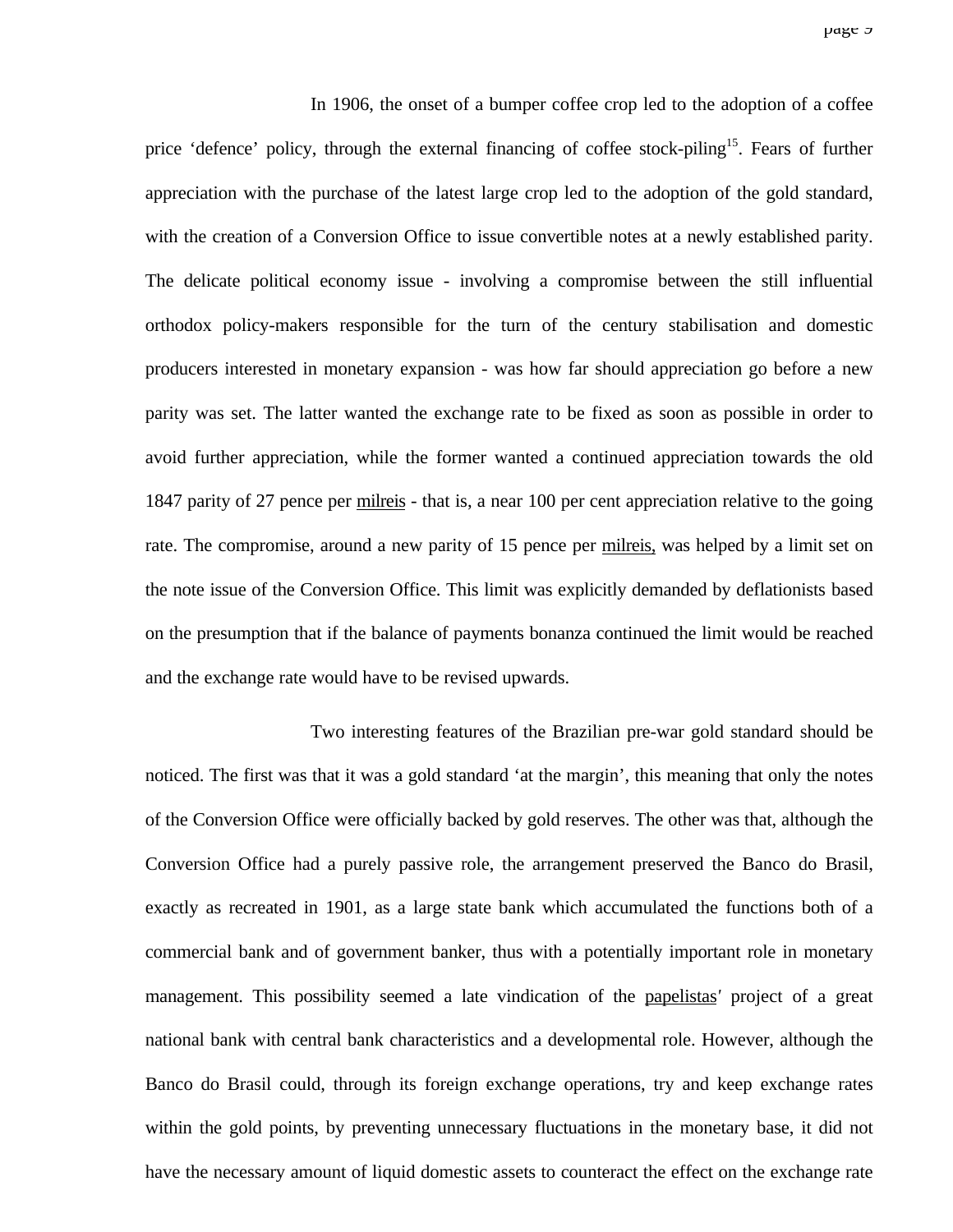of large external surpluses and thus, the effects of gold flows on the monetary base. Indeed, still reflecting the anti-inflationary bias of contemporary opinion in economic policy, there was no enthusiasm for the advantages of sterilising the monetary expansion induced by gold inflows. To this lack of enthusiasm was often added the idea that fluctuations in the foreign exchange market were too large to allow meaningful 'lean against the wind' actions. This was reinforced by growing budget deficits and the small size of domestic capital markets, which actually prevented the use of either fiscal policies or open market operations to sterilise gold movements<sup>16</sup>.

The adoption of this 'clean' gold standard, within which gold movements tended to have their full effect on domestic credit conditions, would considerably enhance the cyclical fluctuations of the external sector. In times of balance of payments surpluses, pressures for exchange rate appreciation could be offset, but only at the cost of expanding the monetary base. This would lead to wide fluctuations in domestic activity. In the absence of sustained export growth, growth of domestic activity could only last as long as capital inflows continued. If the latter weakened after imports had responded to the activity boom, reserve losses were likely to be heavy and equally rapid, provoking very substantial contractions in the money base and sharp recessions, as the trade balance response to suddenly changed credit conditions is not rapid. If the gold losses were heavy enough, they could lead to the eventual abandonment of the gold standard. These stylised facts may be clearly seen in Table 3 below.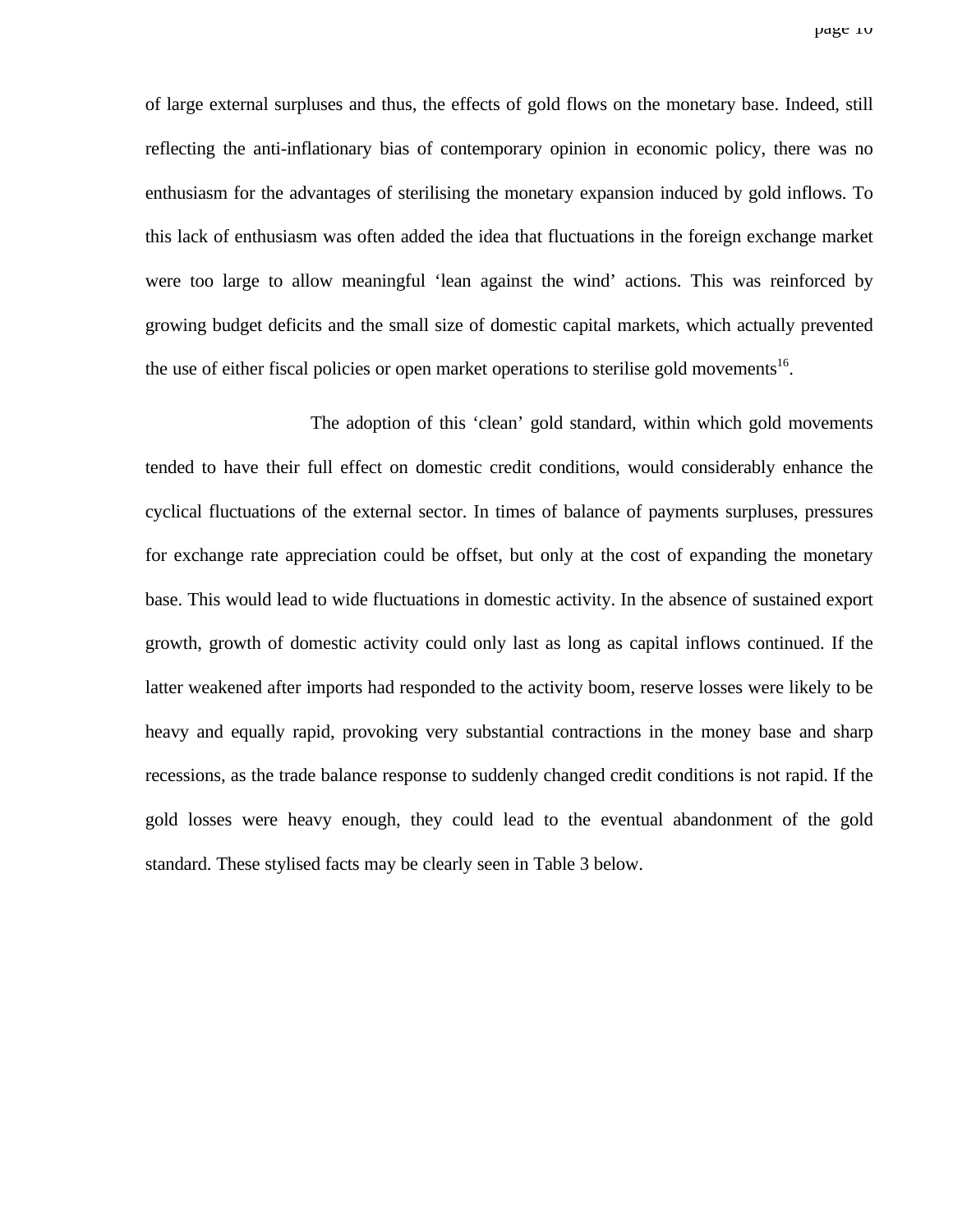| Year | Real exchange | Treasury | Conversion   | Total | Industrial | Invest. |
|------|---------------|----------|--------------|-------|------------|---------|
|      | rate          | notes    | Office notes |       | output     |         |
| 1903 | 78.5          | 675      |              | 675   | 96.4       | 61.8    |
| 1904 | 93.8          | 673      |              | 673   | 96.4       | 67.7    |
| 1905 | 110.0         | 669      |              | 669   | 97.0       | 103.5   |
| 1906 | 100.0         | 665      | 38           | 703   | 100.0      | 100.0   |
| 1907 | 94.3          | 643      | 100          | 743   | 118.3      | 150.6   |
| 1908 | 105.0         | 535      | 89           | 624   | 109.6      | 158.7   |
| 1909 | 102.4         | 628      | 225          | 853   | 109.9      | 164.6   |
| 1910 | 107.4         | 621      | 304          | 925   | 114.7      | 189.9   |
| 1911 | 113.4         | 612      | 378          | 990   | 110.2      | 245.8   |
| 1912 | 107.5         | 607      | 406          | 1013  | 118.3      | 328.5   |
| 1913 | 100.7         | 601      | 295          | 896   | 123.4      | 244.1   |
| 1914 | 75.4          | 822      | 158          | 980   | 124.6      | 140.3   |
| 1915 | 50.5          | 982      | 95           | 1077  | 129.7      | 53.3    |
| 1916 | 44.8          | 1122     | 95           | 1217  | 126.1      | 68.8    |
| 1917 | 53.8          | 1389     | 95           | 1484  | 141.1      | 74.6    |

Monetary base

Real exchange rates are computed using the domestic GDP implicit deflator and British prices. Investment indicator figures are capital goods imports. The year of adoption of the gold standard equals 100, i.e. 1906. Monetary figures are in million milreis. Sources are Goldsmith (1986), Mitchell (1978), IBGE (1987) and Fritsch (1988, pp.172-5).

Following the adoption of the gold standard in 1906, after some years of exchange rate appreciation, the long phase of external surpluses fuelled by growing rubber exports, until 1910, and, especially, by a buoyant capital account through to 1912 - only briefly interrupted by the negative effects on international lending of the 1907-8 Knickerbocker crisis - clearly translated itself into fast monetary expansion. The strong pro-cyclical behaviour of monetary conditions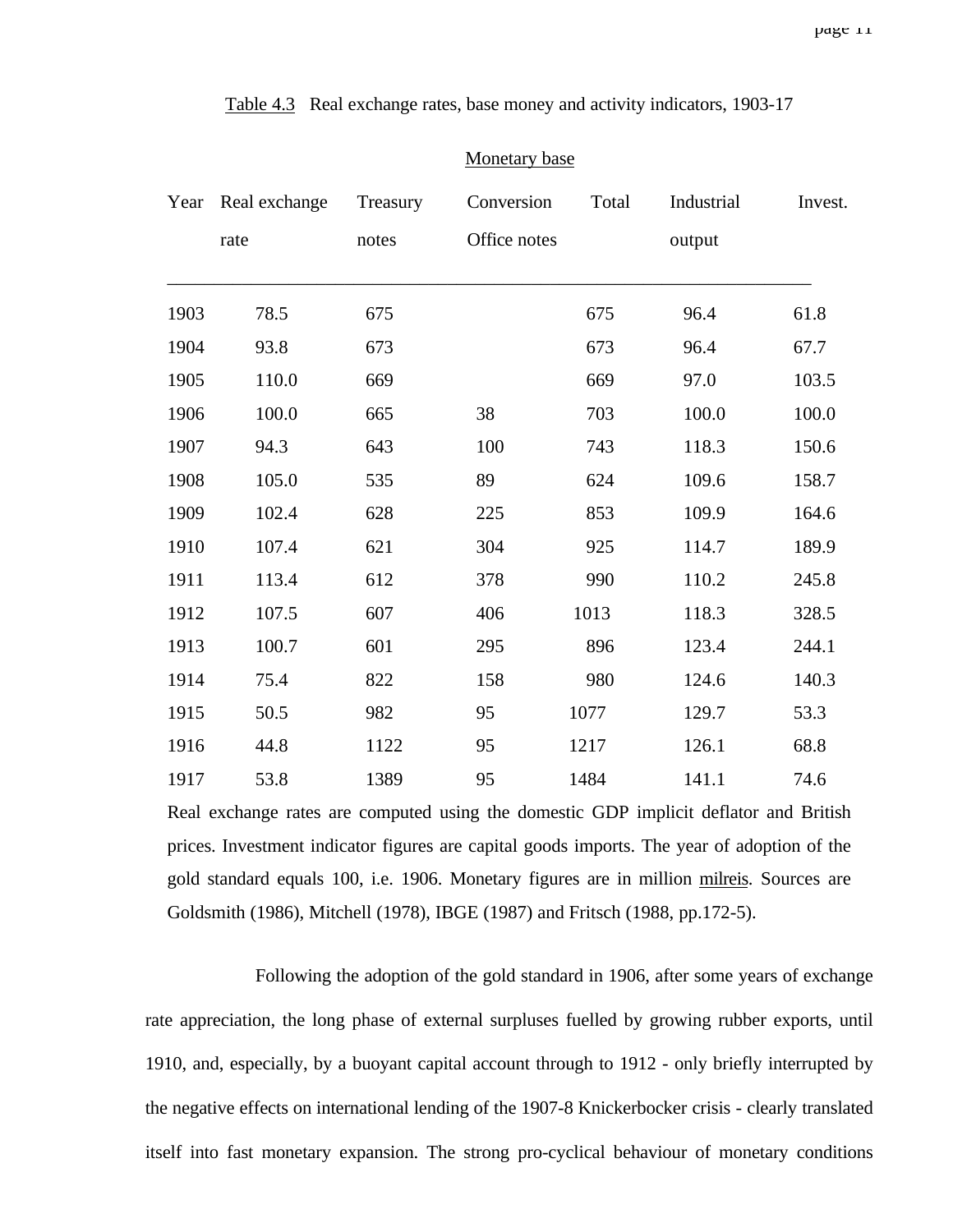stimulated the boom, amplifying the expansionary effects of the rise in net exports and public and private investment expenditures based on foreign loans. By the same token when, in 1913, falling rubber and coffee prices and the shrinkage of international capital flows following the Balkan Wars led to a sudden reversal of the external position, the loss in reserves was translated into a protracted contraction of the monetary base. The ensuing slump lasted until the outbreak of the World War I, when convertibility was abandoned to preserve as a war chest what was left of the deposits at the Conversion Office.

# 2.2. The return to gold, 1926-30

The events leading to the return to gold in the 1920s followed a strikingly similar pattern to those of the pre-war experiment. The post-war slump of 1920-21 had a devastating effect on coffee prices which, in the absence of foreign capital inflows, caused a sharp exchange rate devaluation and, as in the 1890s, fiscal disequilibrium and inflation. Just as happened at the turn of the century, a strong adjustment program was followed during 1925-26, which succeed in achieving fiscal balance at the time that the new wave of international lending of the second half of the twenties was getting into full swing and a new coffee support programme was being launched with the support of British loans. Again, the conjunction of tight money and exchange rate appreciation brought mounting protests from domestic producers and the Stabilisation Office, an institution patterned exactly on the lines of the pre-war Conversion Office, was founded in late 1926. The conversion rate was fixed at close to 6 pence per milreis, that is, 40 per cent of the pre-war parity but still around 30 per cent above the lowest level reached during the aftermath of the post-war slump, in 1924.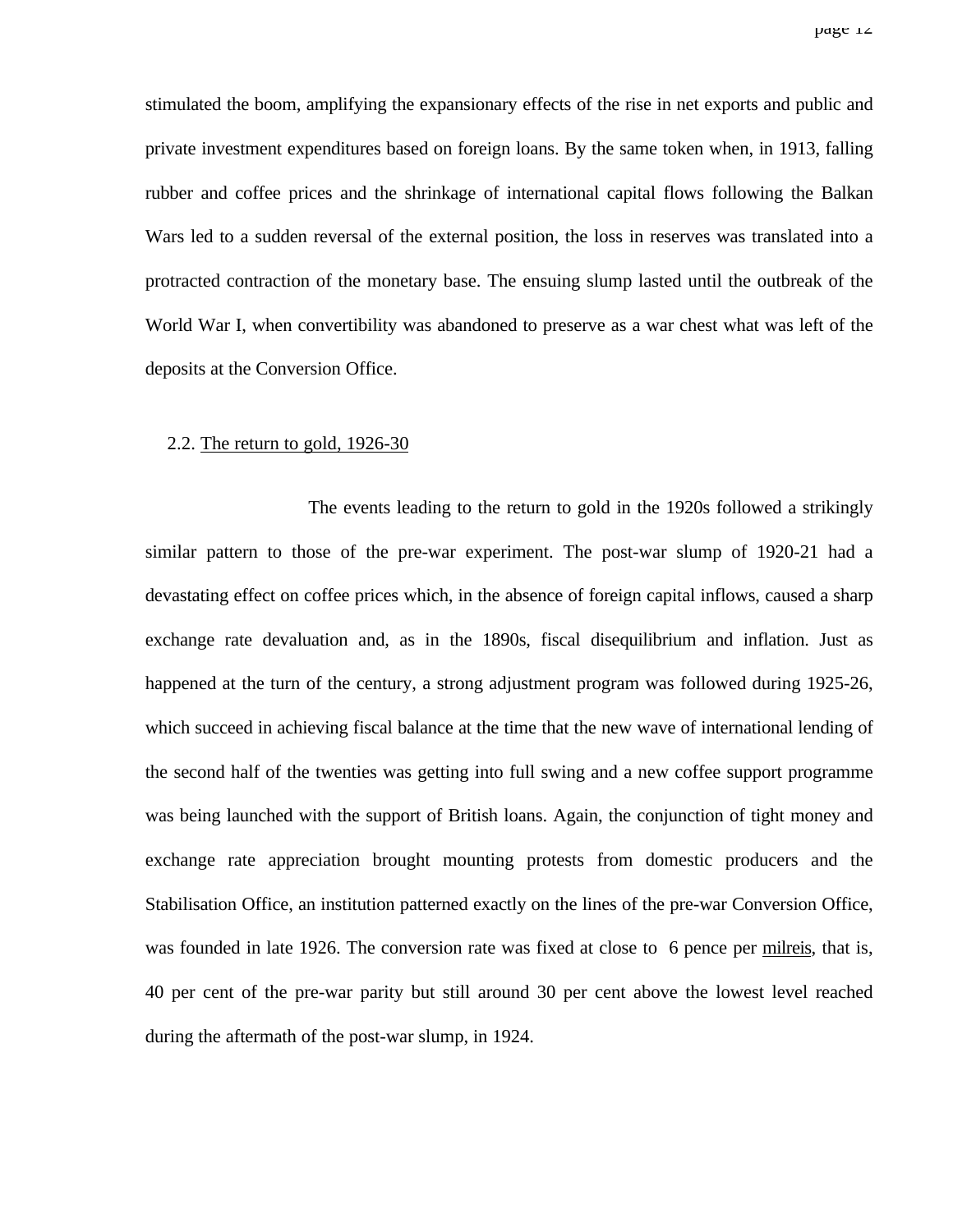| Year | Real exchange | Treasury | Stabilisation | Total | Industrial | Invest. |
|------|---------------|----------|---------------|-------|------------|---------|
|      | rate          | notes    | Office notes  |       | output     |         |
|      |               |          |               |       |            |         |
| 1919 | 154.9         | 1748     |               | 1748  | 76.6       | 41.2    |
| 1920 | 94.6          | 1848     |               | 1848  | 91.1       | 65.7    |
| 1921 | 65.0          | 2044     |               | 2044  | 94.9       | 51.3    |
| 1922 | 71.7          | 2213     |               | 2213  | 95.4       | 43.1    |
| 1923 | 80.9          | 2457     |               | 2457  | 99.1       | 56.5    |
| 1924 | 101.4         | 2947     |               | 2947  | 100.2      | 80.0    |
| 1925 | 143.6         | 2666     |               | 2666  | 96.9       | 118.1   |
| 1926 | 100.0         | 2659     |               | 2659  | 100.0      | 100.0   |
| 1927 | 101.3         | 2568     | 437           | 3005  | 110.8      | 84.5    |
| 1928 | 114.4         | 2544     | 835           | 3379  | 131.1      | 103.8   |
| 1929 | 110.6         | 2543     | 851           | 3394  | 131.4      | 121.6   |
| 1930 | 112.2         | 2560     | 129           | 2689  | 133.0      | 47.0    |
|      |               |          |               |       |            |         |

Table 4.4 Real exchange rates, base money and activity indicators, 1919-30

Real exchange rates are computed using the domestic GDP implicit deflator, and British prices. Investment indicator figures are capital goods imports. The year of adoption of the gold standard equals 100, i.e. 1926. Monetary figures are in million milreis. Sources are Goldsmith (1986), Mitchell (1978), IBGE (1987) and Fritsch (1988, pp. 172-5).

As can be seen in Table 4.4, as far as the relation between the balance of payments and monetary, output and investment aggregates are concerned, the operation of the post-war gold standard was an almost exact reproduction of the pre-war experience. An initial phase of balance of payments surpluses, with imports growing from still depressed levels, high coffee prices and buoyant capital flows, led to monetary expansion and strong activity and

#### Monetary base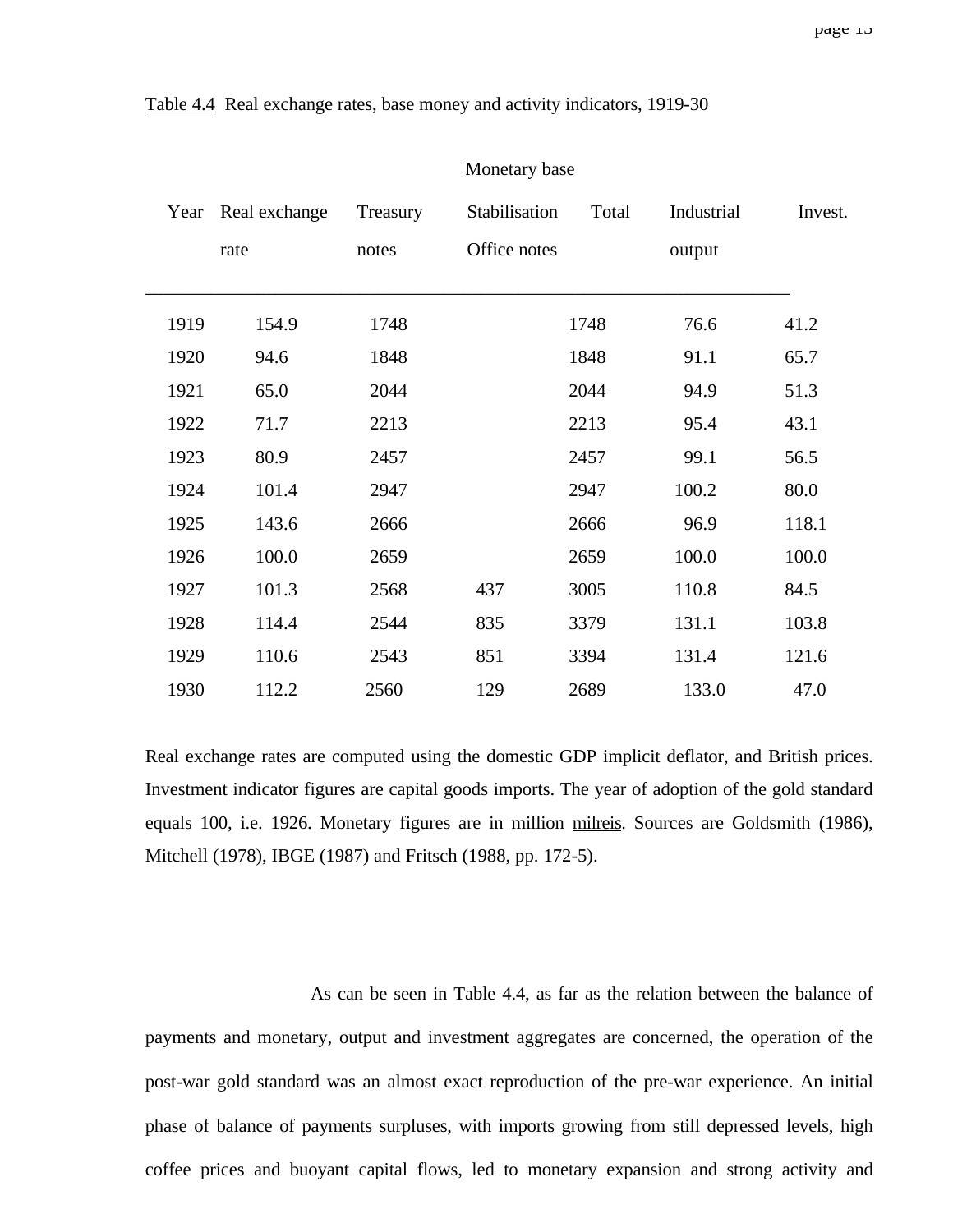page 14

investment growth which lasted until 1928. From 1929, however, the collapse of coffee prices and the contraction in capital inflows which accompanied the onset of the world depression reversed the monetary base and credit expansion. This sudden shock, caused by the continuous loss of gold reserves from the Stabilisation Office, ushered in a recession which would last until the abandonment of convertibility after the almost complete loss of reserves in late 1930.

2.3. The political rationale and the economics of the Brazilian gold standard

On the basis of the sketches presented in the two preceding sections, let us now attempt to address the crucial questions regarding both the motivations for the adoption as well as the impacts of the standard on the functioning of the economy.

Consider first the question of the political rationale for adhering to the gold standard. One should recall that the two episodes were preceded by large macroeconomic disequilibria, stemming from the external shocks and ensuing exchange rate collapses of the 1890s and early 1920s. These exchange rate collapses tended to restore some measure of external balance, though on a fragile basis given their effect on budget deficits and associated inflationary pressures. On these occasions, the anxiety over the macroeconomic situation induced policy makers to seek financial accommodation abroad, as seen in the late 1890s and again in the mid-1920s, but negotiation with international bankers resulted, on both occasions, in the very restrictive monetary and fiscal policies of the Campos Salles (1898-1902) and Artur Bernardes (1922-26) administrations. During both deflationary interludes, a substantial appreciation was consciously sought and, on both occasions, recessions were terminated by improvements in the value of exports and investments induced by the restoration of Brazil's ability to borrow abroad, reinforcing appreciation and 'drastically altering the nature of the problem which restrictive policies had been designed to solve<sup>17</sup>.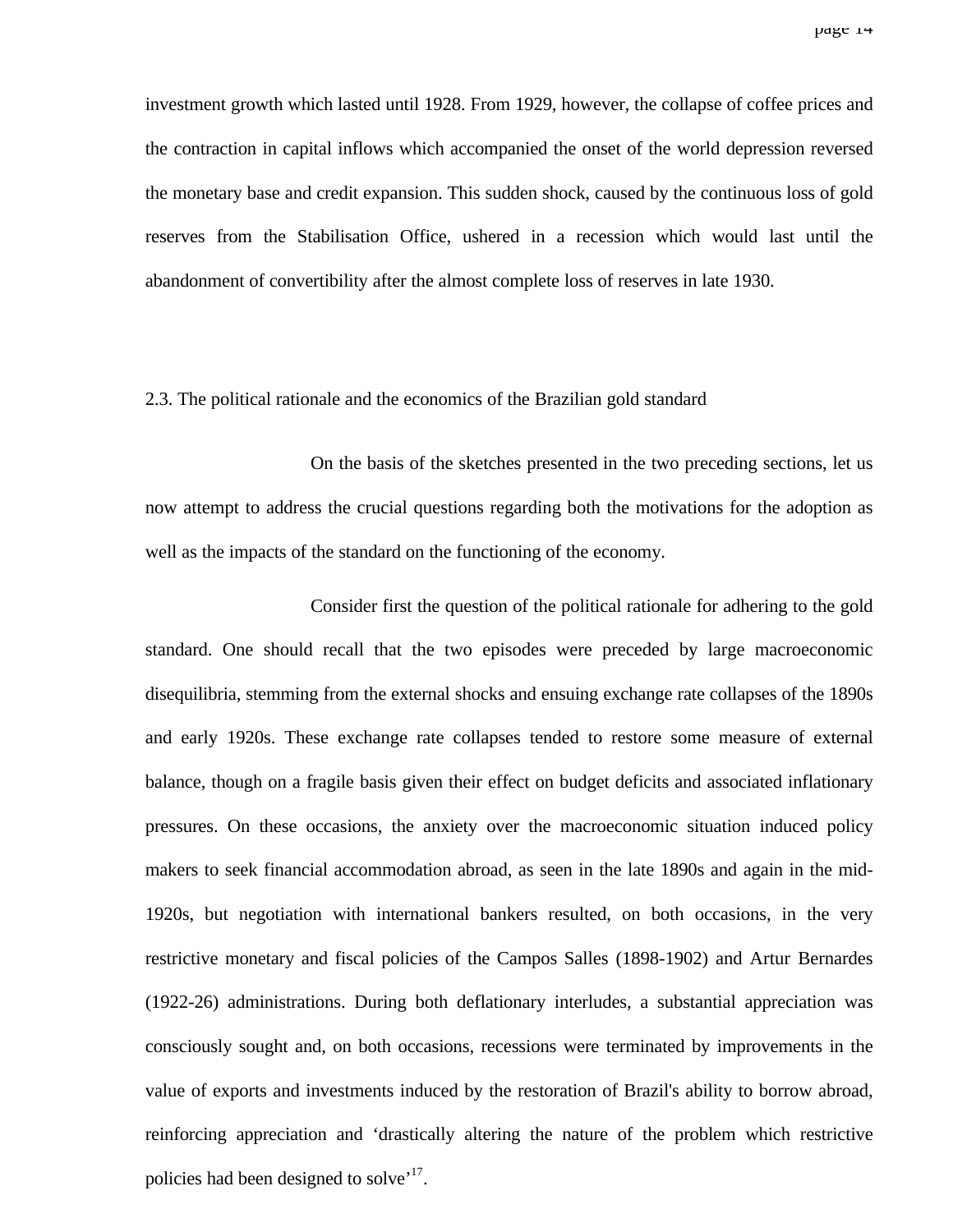Under these circumstances it is not surprising that, on both occasions, the outcome was the adoption of the gold standard. By promising to stem further disruptive appreciation after prices and incomes had adjusted to the depreciated exchange rate level, and given the favourable balance of payments position - put an end to dear money, the gold standard could not fail to have the support of domestic business. Its adoption was also hailed by public authorities at all levels, as it enabled the restoration of creditworthiness in booming international capital markets, allowing them to obtain long term finance for public work programmes or to reschedule old debts. Orthodox policy-makers and rentiers tried to resist the abandonment of the ongoing austere monetary policies but did not oppose the adoption of the gold standard. Their key objections were concentrated solely on two issues. One was the of the standard 'automaticity', that is the non-discretionary character of monetary management which decisively influenced the design of both the Conversion and Stabilisation Offices as one-to-one, passive, issuing bodies, as opposed to a fractional reserve issuing authority. The other was the level at which to stabilise the exchange rate.

It is also interesting to note in this connection that, once adhered to, the standard had a tremendous political value and its abandonment represented a loss. This explains why, in both gold standard episodes, after the favourable external conditions had been reversed, the government strived to maintain an overvalued parity to the very last minutes, even at the cost of very large monetary contractions and related output losses.

The questions relating to the macroeconomic behaviour of the Brazilian economy under the standard have two interesting further implications. The first relates to the twin dynamics of balance of payments adjustment and the behaviour of real aggregates such as output and employment. The second has to do with the relation between the gold standard and inflation.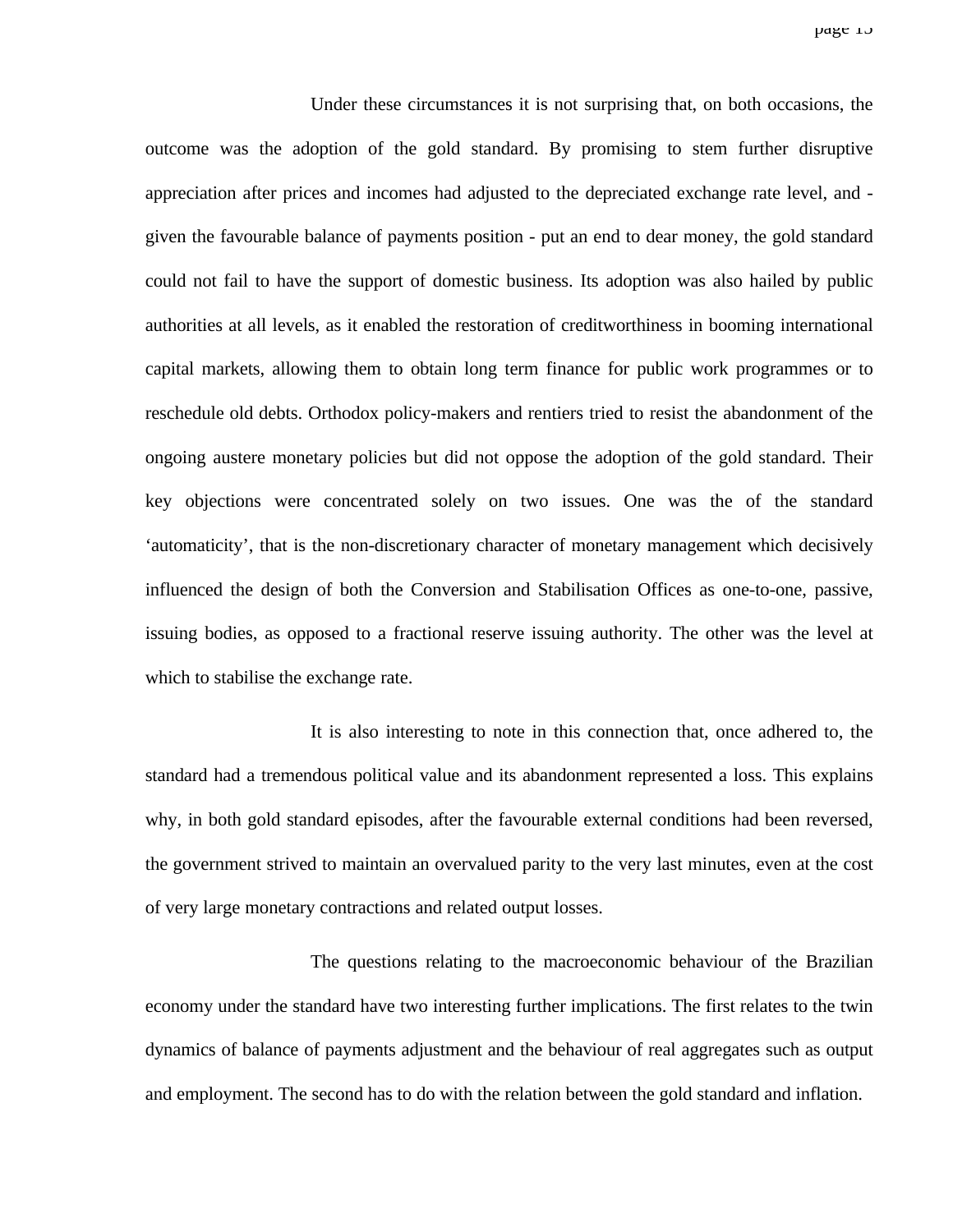page 10

Regarding the first, the Brazilian experience tended to replicate, with some local specific features related to the instability of the staple export, the pattern suggested by Ford's (1962) pioneering study on Argentina, with balance of payments dynamics being to a large extent dominated by the behaviour of the capital account. As one of the present authors emphasised elsewhere<sup>18</sup>:

... the adoption of the gold standard happened at times when Brazil's participation in international lending booms coincided with export price recovery leading to balance of payments surpluses and upward pressures on the exchanges. Given the passive role of the monetary authority after the switch to gold, being unable to sterilise the gold inflows because of the narrowness of domestic capital markets, the (external) surplus leads to credit expansion fuelling the upswing launched by increased net exports and domestic investments financed by foreign borrowing.

In such situations, as long as the underlying causes of the upswing persist, current account adjustment proceeds basically through income induced increases in imports. Thus, the overall payments equilibrium, upon which monetary stability depends becomes ever more dependent on the maintenance of foreign investors' propensity to lend and of favourable prices of the staple export and, given the swiftness with which these can change, increasingly vulnerable. If foreign lending or export prices collapse and fail to recover after the process of import growth has gathered momentum and substantially eroded the trade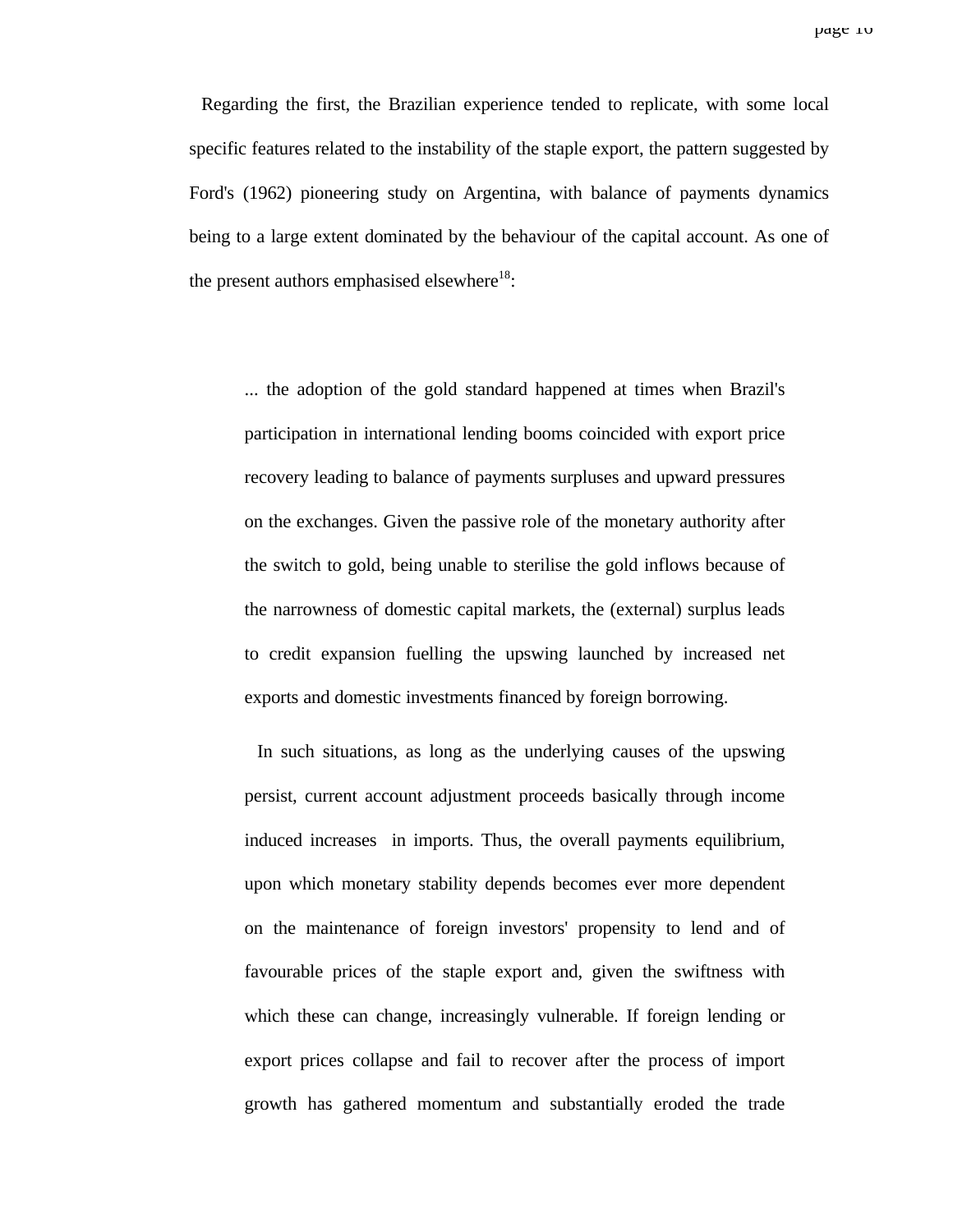surplus, the ensuing sharp monetary contraction can be extremely painful, as witnessed by the 1913-4 and 1929-0 experiences.

Finally, there is the issue of the relation between inflation and the monetary and exchange rate regime since, especially in the contemporary debate, managed currency and floating exchange rates have been associated with inflation, while the years under the gold standard in Brazil were of remarkable price stability. It is indeed interesting to note that, under the standard, price stability obtained in spite of large increases in the monetary base during the expansionary phase of high output growth and balance of payments' surpluses, as these were years of rapidly increasing demand for money.

However, the standard did not function as a stabilising device, i.e., it was not the nominal anchor provided by the fixing of the exchange rate - as has been proposed in the current Latin America debate on macroeconomic policy - which brought inflation under control. In fact, inflationary outbursts, such as those preceding the adoptions of the standard, had been controlled previously by extremely severe fiscal and monetary policies. As stressed above, it was the improvement in the balance of payments position following stabilisation which generated the conditions favourable to resorting to the gold standard on the two occasions when it was adopted in Brazil.

### **3. Systemic asymmetries under the gold standard: the evidence from Brazil**

The idea that the gold standard has contributed to enhance macroeconomic stability in the 'core' countries of the international economy has been fairly accepted, but the issue is much less clear as regards 'peripheral' participants of the international economy. In addition to Marxist authors<sup>19</sup>, mainstream historians have also debated whether the periphery's experience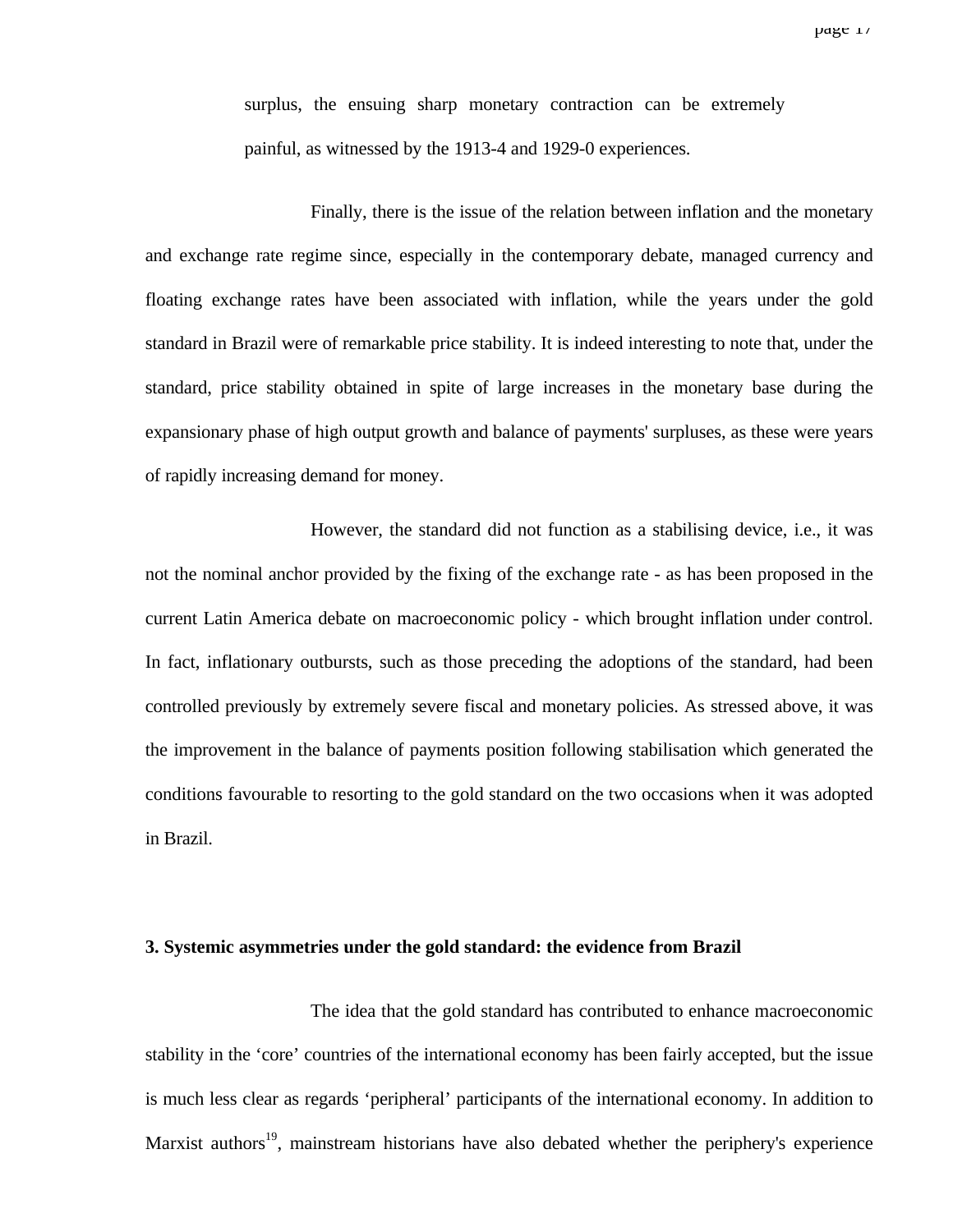with the gold standard was a rewarding one. According to a recent survey, 'it is no coincidence ... that the convertibility crises of the period [up to 1914] were concentrated in the periphery. From the periphery's viewpoint, the operation of the gold standard was everything but smooth<sup>'20</sup>. Indeed, many such countries, and Brazil is by no means an exception, experienced difficulties in a continued membership of the gold standard, and an explanation for this may perhaps be that the macroeconomic mechanisms involved in the working of the international adjustment process under the Pax Britannica might have had some systemic bias against these countries.

The discussion of the presence of North-South asymmetries in the gold standard centres on three types of considerations. The first stem from the findings of Morgenstern (1959) and Lindert (1969) on the working of international financial markets during the pre-1914 years<sup>21</sup>. The presence of 'hierarchies' of financial centres and of asymmetric in responses of exchange rates to interest rates' differentials provided a rationale for the view that the Bank of England had the power to halt reserve losses, by raising its rediscount rate and thereby attracting short term capital inflows, thus shifting the burdens of the strain mostly to the 'extremities' of the system, that is to the primary producing countries.

The issue has been controversial in the gold standard literature. Ford (1964, p. 26) argued that this notion of 'burden shifting' to the periphery cannot be sustained on an a priori basis and that 'it is necessary to examine particular cases' to assess the extent to which burdens may be actually redistributed. His own account of the 1907 crisis, for instance, does not lend support to the 'shift ' hypothesis. Moggridge (1987, p. 11) is also sceptical on the latter point: 'if this were the case, one would expect to find the history of the periphery littered with financial crises which had their origin in external shocks transmitted via the capital account or reserve flows. If one looks at the history of the periphery the emphasis is quite different ...'. Though this may be disputed, the counter-argument actually lies on a sufficiently large number of 'cases' in which 'burdens' were effectively shifted. The 'cases' explored in the recent literature of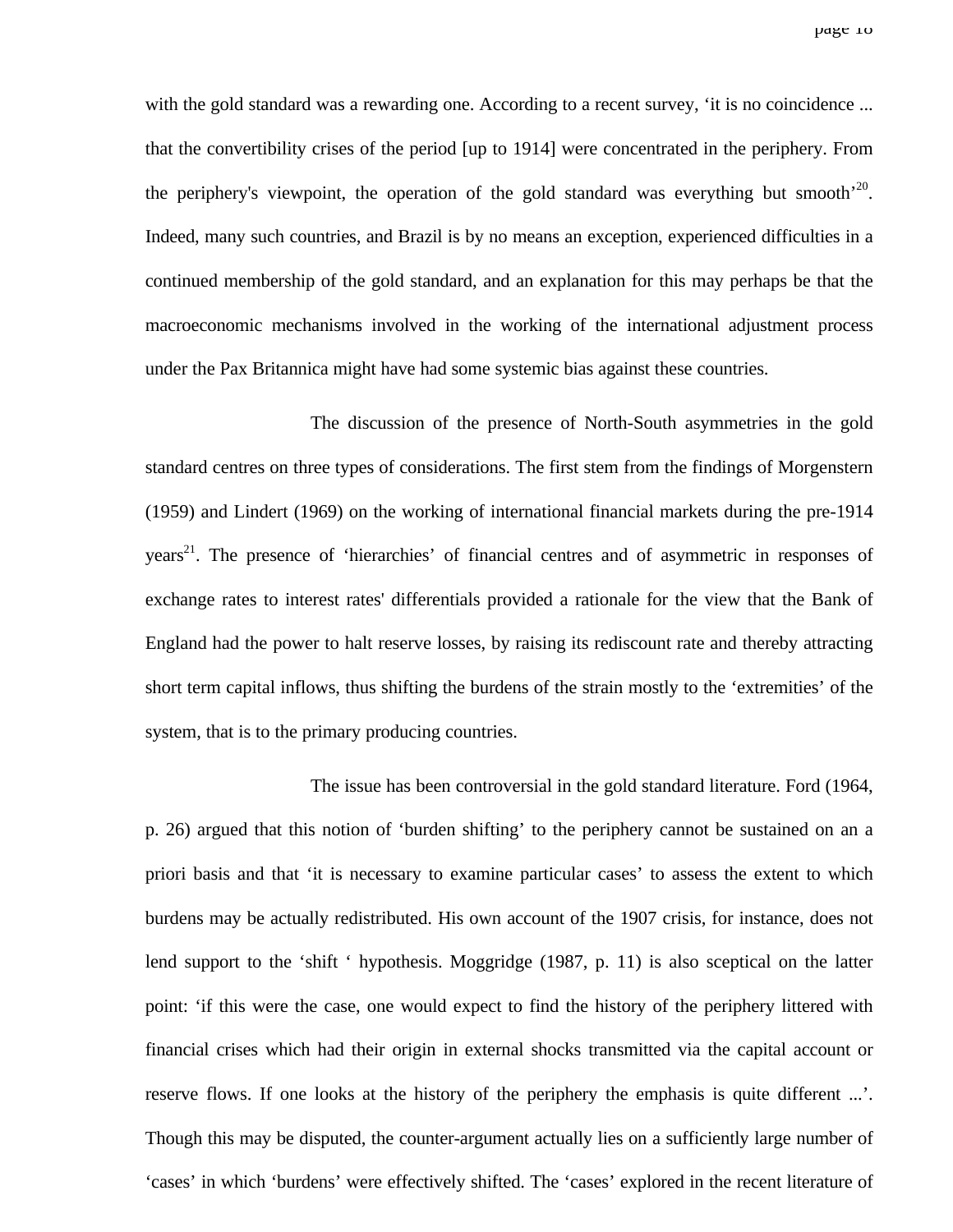'international transmission' of financial crises, seem to suggest that channels of propagation of financial disturbances are so varied that it is, in itself, unclear whether there was some systematic 'burden-shifting', or, if it existed at all, that it had a definite direction.

An interesting example is the series of financial crises between 1888 and 1893 involving the Baring crisis, affecting London, Buenos Aires and Rio de Janeiro, banking collapses in Italy and Berlin, the Parisian Panama crisis, and panics in Australia and New York<sup>22</sup>. The connection between these events is not simple, and mechanisms of 'burden-shifting' are not easy to identify. The Baring crisis, which exploded late in 1890, had its origins in a financial boom and corresponding over-indebtedness in Argentina, but its proximate determinants are related to the failure, in 1888, of a large London issue of an Argentine company which seriously affected the financial health of the House of Barings. During 1889, while a selling pressure of foreign bonds could be felt, the Bank of England took steps to strengthen its reserve, in order to face the strain, by raising Bank rate and seeking co-operation of other central banks, notably the Banque de France. This created strains elsewhere and initiated the 'international transmission' process. But it was only later, with Barings' failure in October 1890, that the financial distress turned into a crisis that provoked a lasting halt in foreign issues in London, especially for South America, with devastating consequences for Brazil, as alluded above<sup>23</sup>.

The second line of explanation of systemic asymmetries within the gold standard derives from the different adjustment possibilities available for creditor and debtor nations in the presence of external shocks. According to Ford (1964, p. 30) 'since Britain was a lending and a creditor country, balance of payments adjustment was immediately the easier for her than a borrowing and debtor country, for it was (and is) always easier to cut a flow of lending abroad than to increase a flow of borrowing in times of difficulty'. In fact, if those 'borrowings' were not available to a debtor economy during times of strain, current account deficits had to be adjusted either the hard way, that is, through the classic, painful monetary contraction implied in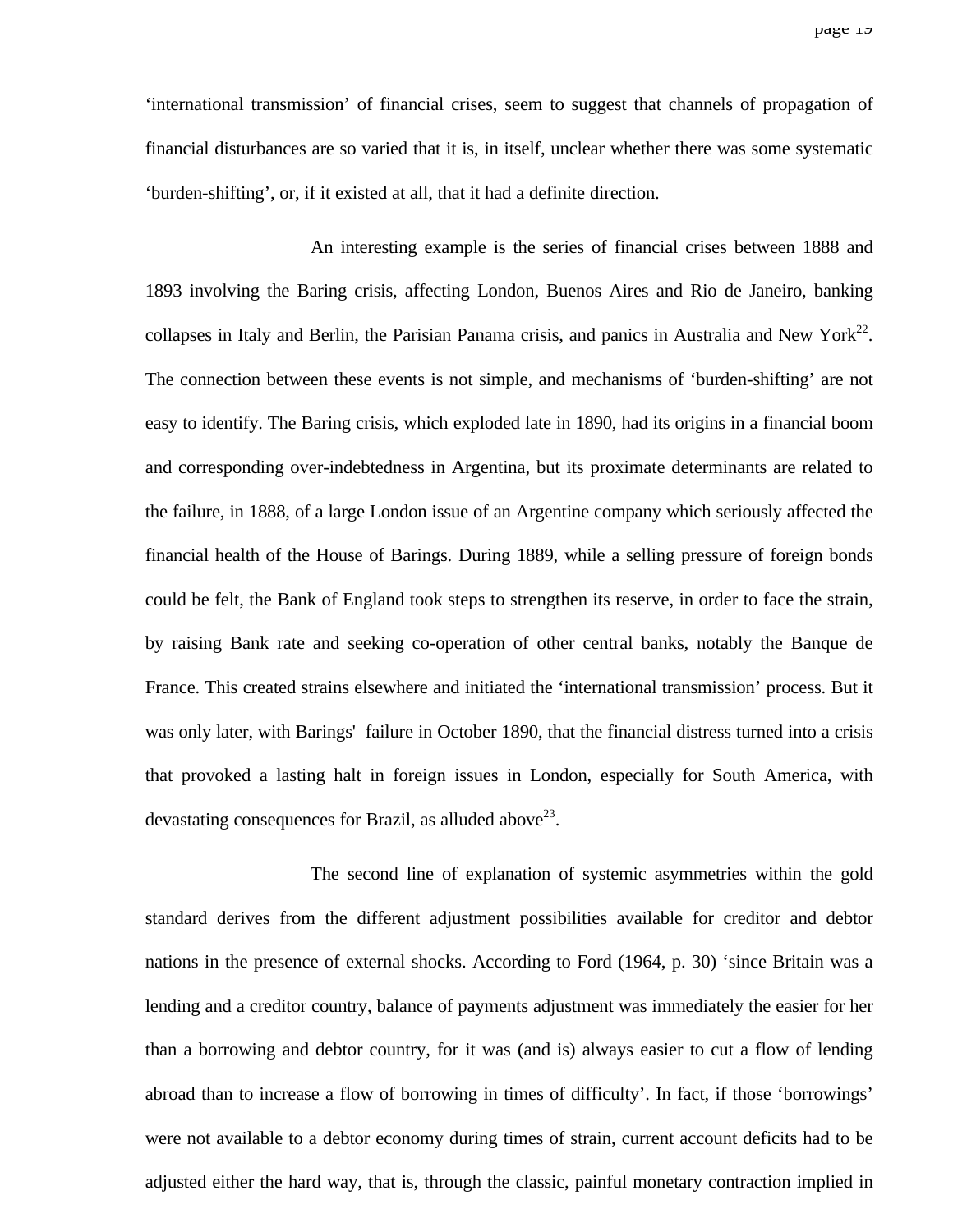the textbook adjustment under the gold standard, or alternatively, by simply leaving the gold standard and allowing the exchange rate to float, that is, to depreciate. The incentive for the latter alternative depended, of course, on the magnitude of the balance of payment distress involved, but it could certainly be made more difficult depending on the structural characteristics of the country in question, and below we shall be discussing a number of factors that made this option attractive for Brazil in many circumstances.

For debtor countries in general, and for Brazil in particular, the only way to remain on gold in the bad times was to accumulate what was regarded as a very large stock of international reserves in good times, something which, according to Furtado (1964, p. 155), was 'an unproductive investment, which was actually the contribution of each country to the short term financing of the international exchange mechanism'. Interestingly, this 'investment' need not be made by core economies. On the contrary, to remain on gold, a peripheral country had to pay seigniorage to the countries issuing the reserve currencies of which reserve holdings of peripheral countries were mostly composed<sup>24</sup>. Certainly, countries whose currencies had this attribute of being used as international reserve by other countries had a comfortable position regarding their balance of payments, once they were able to issue an internationally accepted reserve asset when necessary. Yet, this 'asymmetry', that is the attribute of being a reserve currency, is not independent of agents' perceptions as to the strength of the 'core' economies. It necessarily reflected also asymmetries in size and economic development, not to mention in the commitment to sound finance. What one could legitimately ask is whether the international monetary system merely reflected these differences or magnified and reinforced them.

Thirdly, asymmetries may derive from the alleged perverse cyclical pattern of the core economies' capital exports. The classic exposition, in this connection, is the one by Triffin (1968, p. 127): 'the balance of payments of the countries of the so-called periphery would be assisted, over the long run, by large capital imports made available to them from the financial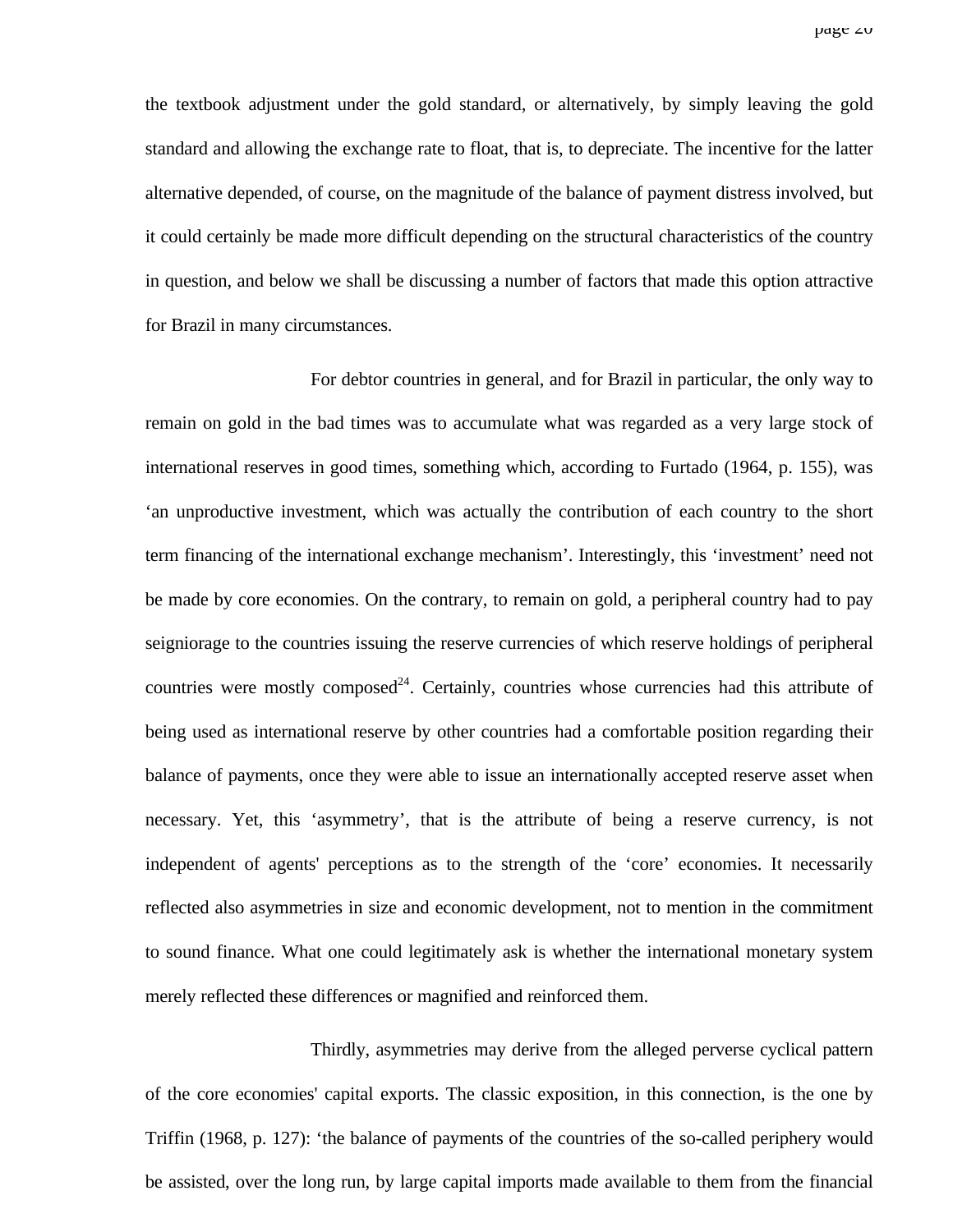markets of industrial Europe, but these countries would pay for this dependence through perverse fluctuations in the availability of such capital and in their terms of trade over the cycle. The exchange rate instability of most underdeveloped countries ... finds here one of its many explanations'. Though plausible, this idea of a pro-cyclical pattern of capital exports has been disputed by many authors. In fact, the accepted wisdom on the issue is quite the opposite, following the works of Cairncross (1953) and Rostow (1948), according to which, despite some puzzling periods and episodes, foreign lending was counter-cyclical, that is, negatively correlated to the terms of trade (and import demand) and thus 'benign' from the periphery's standpoint<sup>25</sup>.

Notwithstanding, the 'perverse' cyclical pattern between foreign lending and terms of trade was wholeheartedly accepted by Furtado (1974, pp. 158-159), in his pioneering account of the Brazilian experience before 1929. For this author, it was an important part of the explanation, together with the Prebisch hypothesis of a secular downward trend in primary producers' terms of trade, of the external vulnerability' of Latin American economies. Empirical exercises on the secular decline in the terms of trade, using broad indices for primary and manufactured products, such as those performed by Spraos (1980) and Grilli & Yang (1988), do not provide support for the hypothesis. Gonçalves and Barros (1982), addressing the Prebisch hypothesis for the Brazilian case, come to conclusions in its favour using regressions of the terms of trade against a time trend. This method, however, can hardly be considered robust in testing a given hypothesis basically because no other influence on terms of trade is controlled. Cyclical factors very likely has been the dominant influence on Brazilian terms of trade and for this reason the presence of a 'secular trend' may be spuriously established by the choice of period. A more recent reassessment of the issue, using time series methodology, concluded for the statistical insignificance of the hypothesis for the 1850-1979 period, though it is observed that the evidence is favourable to the Prebisch hypothesis for 1887-1940, but unfavourable for 1850-1887 and 1940-1979<sup>26</sup>.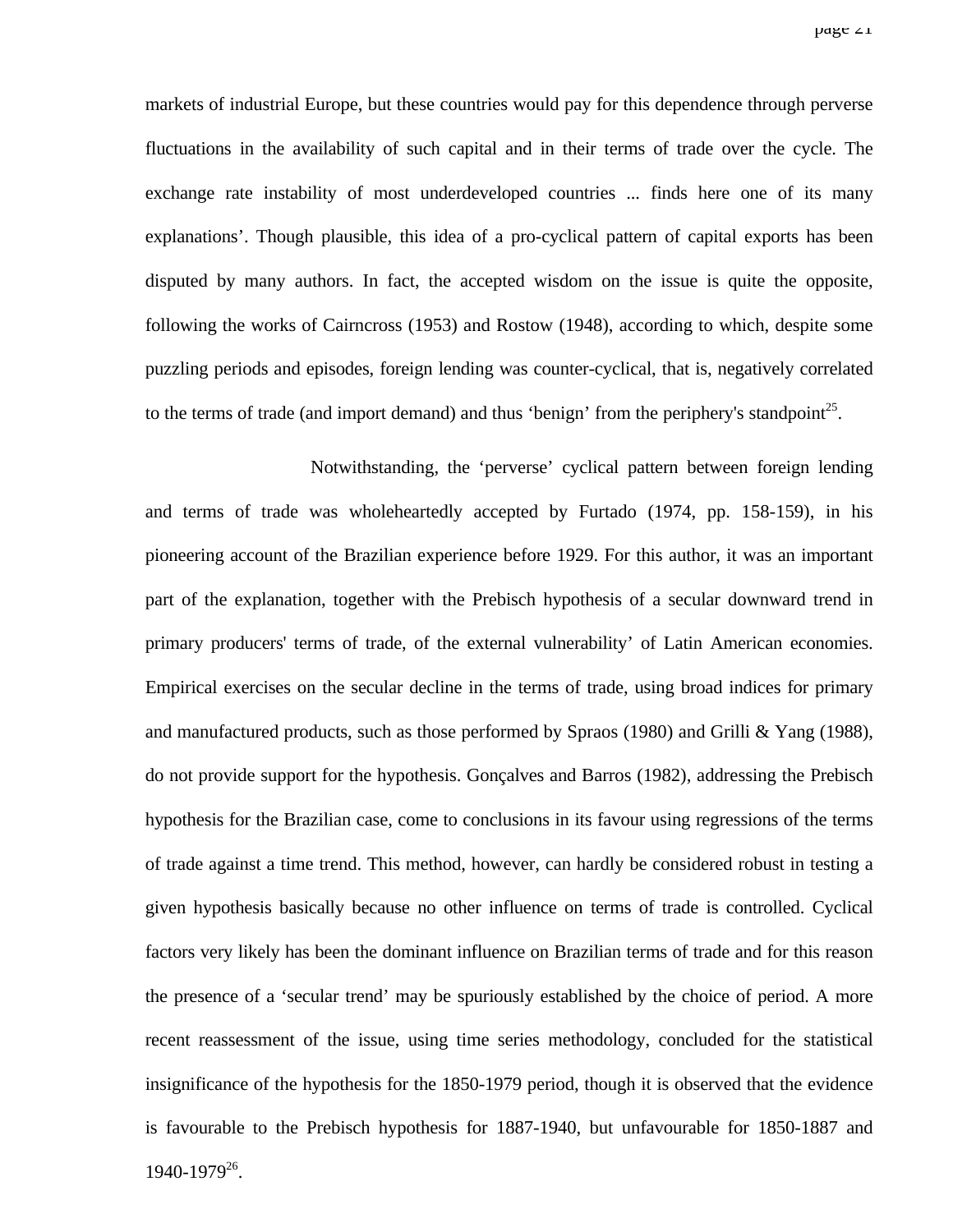More recently, thanks to the availability of statistical information on the Brazilian balance of payments for the gold standard years, we are able to confront the presumption of a perverse cyclical pattern of long-term lending with the Brazilian experience. Graph 4.1 shows the evolution of the Brazilian capital account and terms of trade in 1870-1900.

### [ graph 4.1 here]

graph 1: Capital inflows and terms of trade, 1870-1900.

Capital inflows are public and private floatations considering the schedule of instalments for entry accrual net of amortisation. Source: Franco (1991).

Taking the period 1870-1900 as a whole, the correlation between capital movements and terms of trade is simply not significant - the correlation coefficient is -0.02 - though it is easy to see that there are times in which the correlation is very clearly positive and others in which it is clearly negative. This same alternancy is observed in the 20th century, as shown in Graph 4.2, for which the overall correlation is much more on the positive side, with a correlation coefficient of 0.304. Interestingly, the correlation is strongly positive for the first half of the sample years, i.e. 1900-1918 - the correlation coefficient is 0.688 and significant at the 1 per cent level, but, in the 1920s, the pattern is less clear. It should be noted also that strong parallel and upward movements in terms of trade and capital movements may be observed in the few years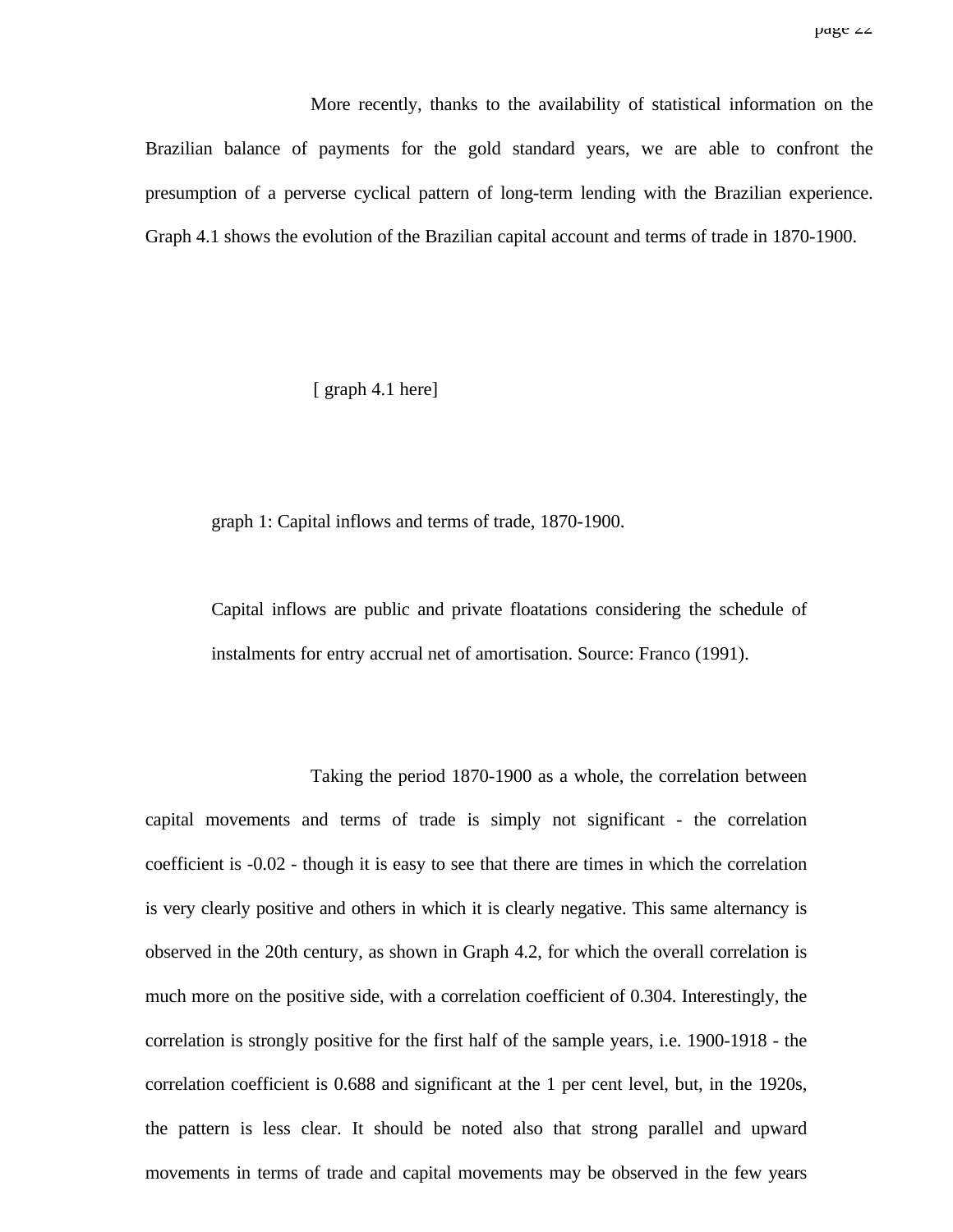before 1914 and the late 1920s, and again, though in the reverse direction, after 1914 and 1929.

[graph 4.2 here]

Graph 2: Capital inflows and terms of trade, 1901-1929. Capital inflows are public floatations considering the schedule of instalments for entry accrual net of amortisation's. Sources: Fritsch (1988) and Gonçalves and Barros (1982).

Considering the gold standard years asone, there appears to be no clear and convincing systematic pattern of articulation between capital inflows and terms of trade, either to the perverse side, as proposed by Triffin and Furtado, or to the benign side, in accordance with the Caincross-Rostow hypothesis. This is very much in line with Ford's conclusions on the patterns exhibited by the British economy over successive boom and slumps, i.e. that 'although certain regularities emerge care must be taken not to elevate them into the pattern or model of adjustment in the British balance of payments' (1962, p. 54). The point is also made by Saul (1960, p. 133), according to whom, 'what is so very unconvincing is the attempt to fit the varied experiences of the British international economy to any regular pattern of events'. Broadly speaking, the very same is true as regards the Brazilian experience. Although specific episodes could supply evidence of the mechanisms emphasised by certain currents of thought on the nexus between Brazil and the international economy, historical experience is quite varied and cannot be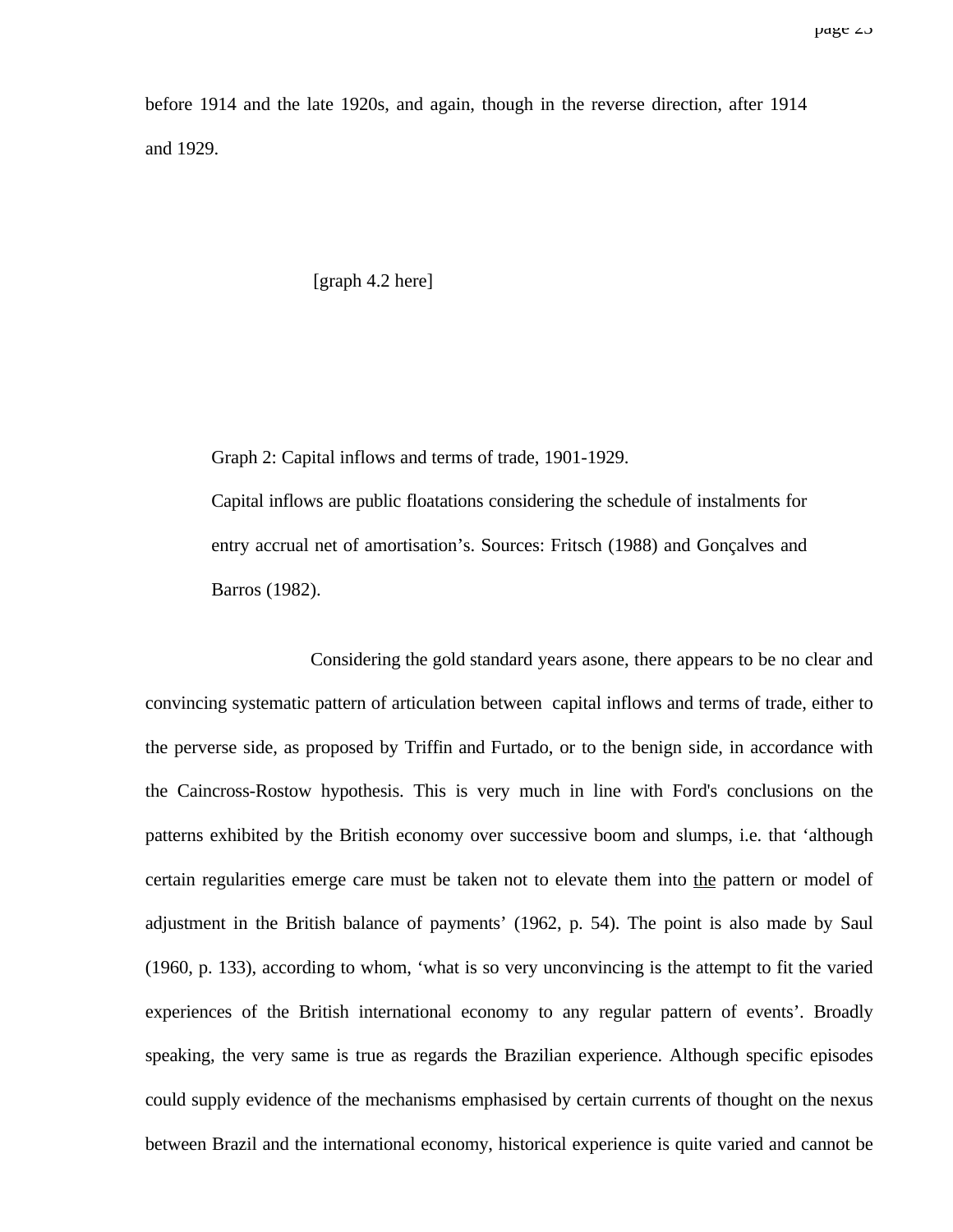captured by any simple model. Yet, the two graphs examined above, seem to suggest that a positive correlation seems to be progressively established into the 20th century and an interesting explanation for this may be found in connection with the coffee 'valorisation' schemes of the period. Starting with the famous 1906 Taubaté Agreement, coffee planters established a 'coffee defence' mechanism which consisted in seeking external financing to acquire coffee stocks and to prevent price declines. The presumption, which proved correct, was that it was possible to place stocks at a later date given the cyclical pattern of large coffee crops. The interesting aspect of these operations, which were kept up until the last moment before the Great Depression, was that they tied the price of coffee, and thus the Brazilian terms of trade, to the availability of external financing, thus reinforcing a positive correlation between capital movements and terms of trade, during the years when valorisation operations were made. It may be said that 'valorisation operations', as far as the connection between the terms of trade and capital movements is concerned, mark a watershed in Brazilian relations with the international economy.

### **4. Conclusions**

The present review of the Brazilian experience during the gold standard sheds light on two different but related issues in the debate about the functioning of the system in the periphery. On the one hand, the study of Brazil's two episodes under the gold standard showed that it was adopted as a stop-gap measure to prevent disruptive exchange rate appreciation created by a conjunction of good export performance and, especially, booming capital inflows in the wake of international lending cycles. Given the extremely neutral character of the operation of the standard in Brazil, the external adjustment mechanism imparted a procyclical bias in the growth of the money supply, expanding credit during the boom, but severely contracting it when exports and capital inflows abated. On both occasions, the authorities' unwillingness to abandon convertibility when the weather changed in world capital markets, led to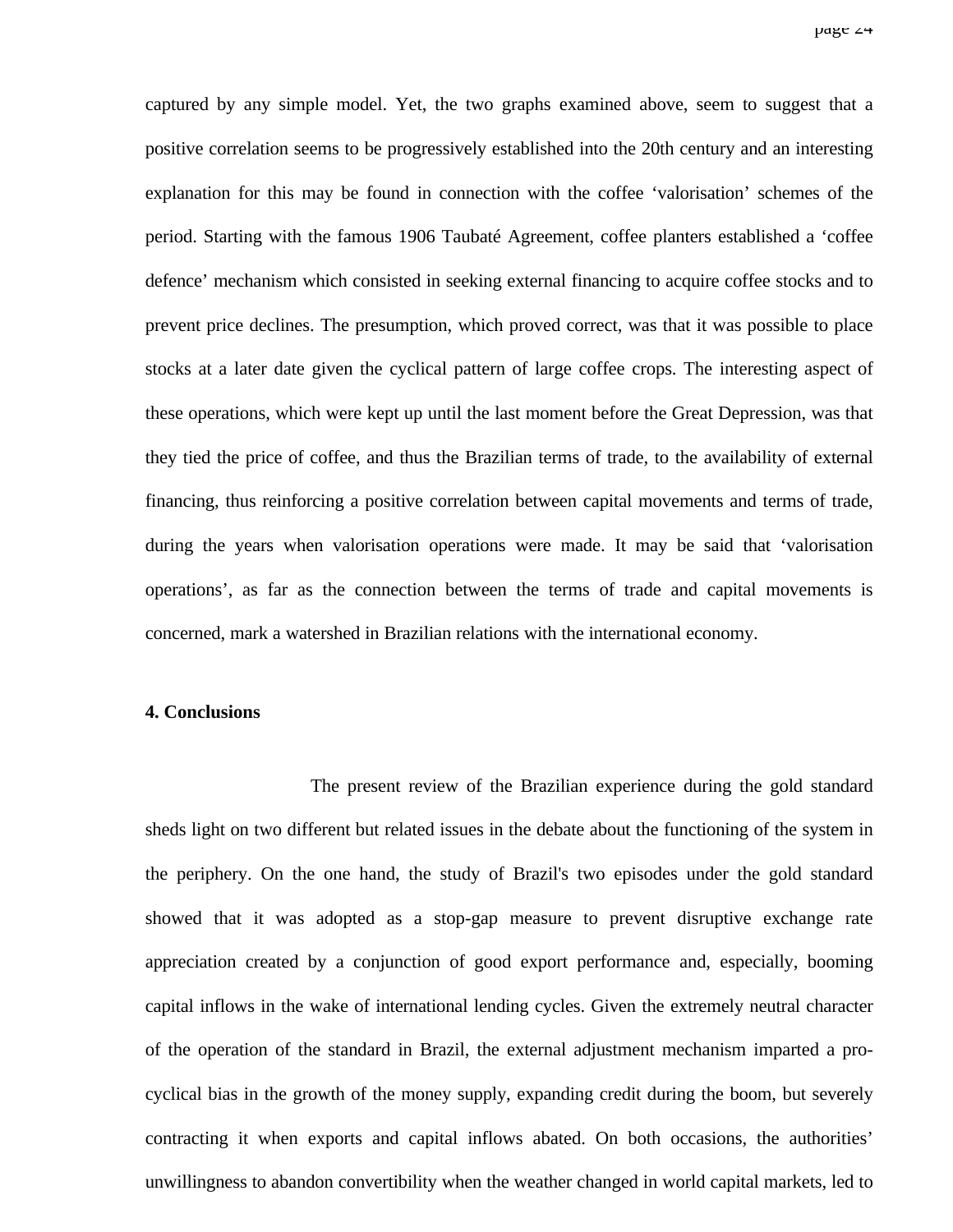severe contractions of the monetary base with very large costs in terms of output and employment. However, the long standing debate on the advantages and disadvantages of an 'automatic' currency cannot be settled even with the benefit of hindsight. Indeed, metalistas and papelistas would reappear in future decades in many different incarnations: desenvolvimentistas*,* estruturalistas*,* monetaristas*,* heterodoxos and ortodoxos. One could hardly say the issues have been solved in Brazil.

One the other hand, the analysis also sheds light on some controversial issues relating to the operation of systemic adjustment mechanisms under the standard. It was seen that there is some justification for the hypothesis that adjustment in the centre was to some extent shifted to the periphery, chiefly because of the asymmetric relation between lender and borrower countries in terms of adjustment costs due to tightening credit conditions in international capital markets. It was also suggested that the positive correlation between capital inflows and the terms of trade to be seen in the Brazilian case can be explained by the fact that coffee price support programmes were usually financed by foreign credit.

### **References**

Andrada, A. C. R. (1923) Bancos de Emissão no Brasil (Rio de Janeiro: Imprensa Nacional).

Bordo, M. and Schwartz, A. J. (1986) Retrospective of the Classical Gold Standard (Chicago: NBER & Chicago University Press).

Caincross, A. (1953) Home and Foreign Investment, 1870-1913 (Cambridge: Cambridge University Press).

Calógeras, J. P. (1910) A Política Monetária do Brasil (São Paulo: Cia. Editora Nacional, 1960).

L. Catão (1992) 'A new wholesale price index for Brazil during the period 1870-1913',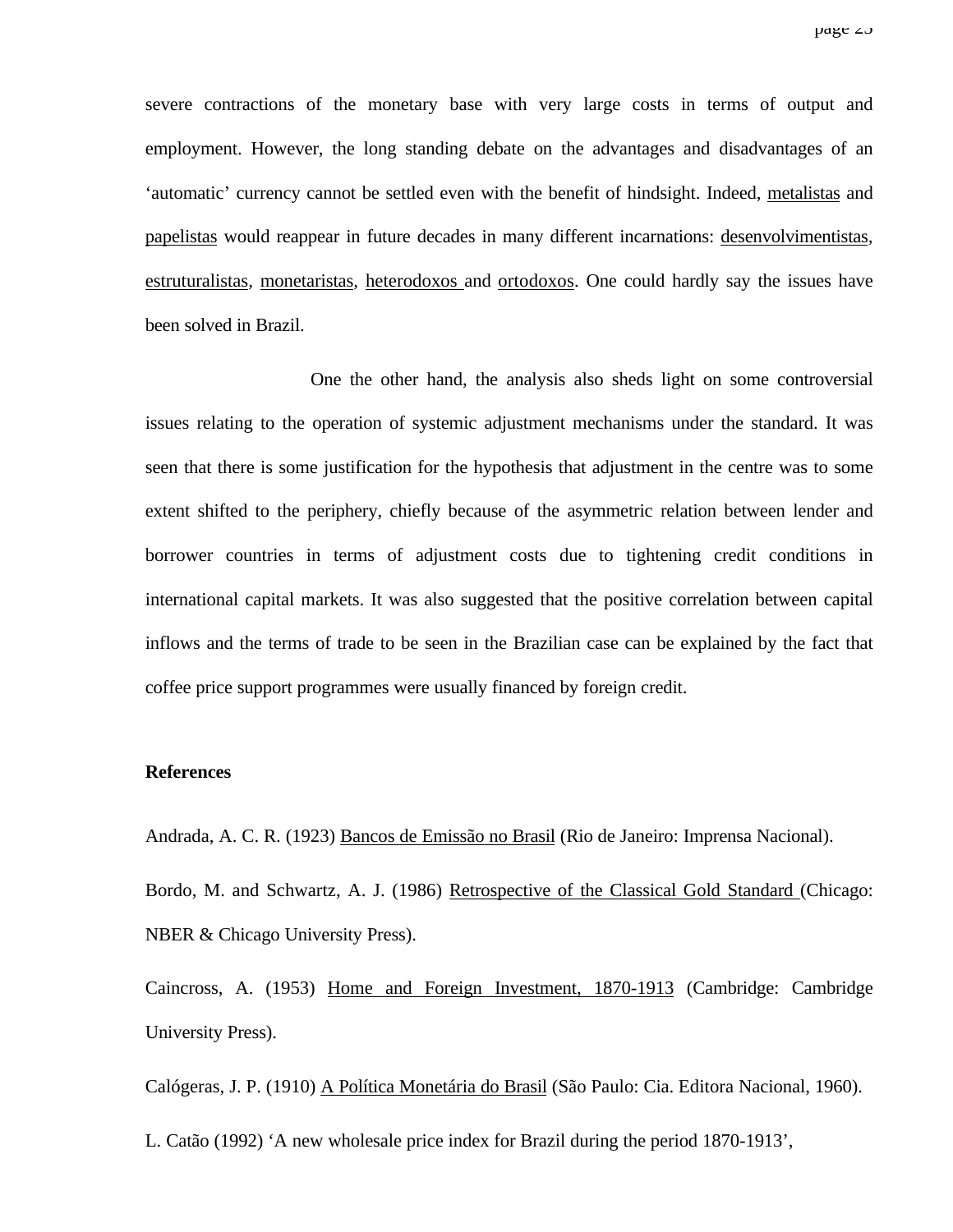Revista Brasileira de Economia, 46 (4).

de Cecco, M. (1974) Money and Empire, the International Gold Standard, 1890-1914 (Oxford: Basil Blackwell).

Cuddington, J. T. and Urzúa, C. M. (1989) 'Trends and cycles in the barter terms of trade; a new approach', The Economic Journal, 99 (396).

Eichengreen, B. (ed.) (1985) The Gold Standard in Theory and History (London: Methuen).

Fishlow, A. (1987) 'Lições dos 1890s para os 1980s', Pesquisa e Planejamento Econômico ,  $17(3)$ .

Ford, A. G. (1964) 'Bank Rate, the British Balance of Payments, and the Burdens of Adjustment, 1870-1914', Oxford Economic Papers,16.

\_\_\_\_\_\_\_ (1962) The Gold Standard 1880-1914: Britain and Argentina (New York (Garland Publishing Co., 1983).

Franco, G. H. B. (1991) A Década Republicana: O Brasil e a Economica Internacional 1888-1900 (Rio de Janeiro: IPEA).

\_\_\_\_\_\_\_ (1983) Reforma Monetária e Instabilidade Durante a Transição Republicana (Rio de Janeiro: BNDES).

Fritsch, W. (1988) External Constraints on Economic Policy in Brazil, 1889-1930 (London: Macmillan).

\_\_\_\_\_\_\_ (1985) 'Sobre as interpretações tradicionais da lógica da política econômica na Primeira República', Estudos Econômicos , 13 (2).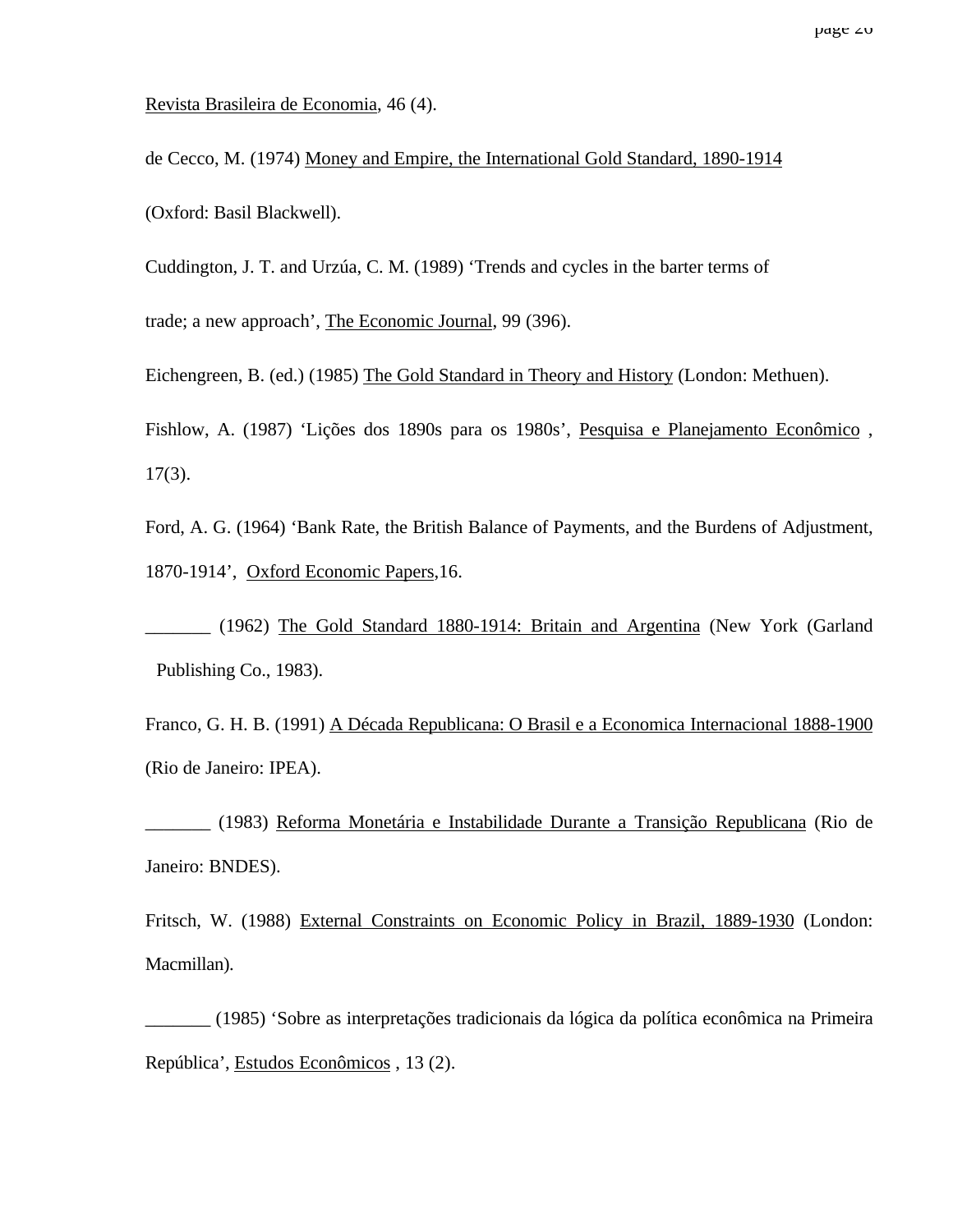and Franco, G.H.B. (1991) 'Import repression, productivity slowdown and manufactured export dynamism: Brazil, 1975-1990' in G.K.Helleiner (ed.) Trade Policy and Industrialisation in Turbulent Times (London and new York: Routledge).

Furtado, C. (1964) Formação Econômica do Brasil (São Paulo: Cia. Editora Nacional).

Goldsmith, R.W. (1986) Desenvolvimento Financeiro sob um Século de Inflação (Rio de Janeiro: Bamerindus & McGraw Hill).

Gonçalves, R. and Barros, A.C. (1982) 'Tendência dos termos de troca: a tese de Prebisch e a economia brasileira, 1850-1970', Pesquisa e Planejamento Econômico, 12 (1).

Grilli, E. R. and Yang, M. C. (1988) 'Primary commodity prices, manufactured goods prices and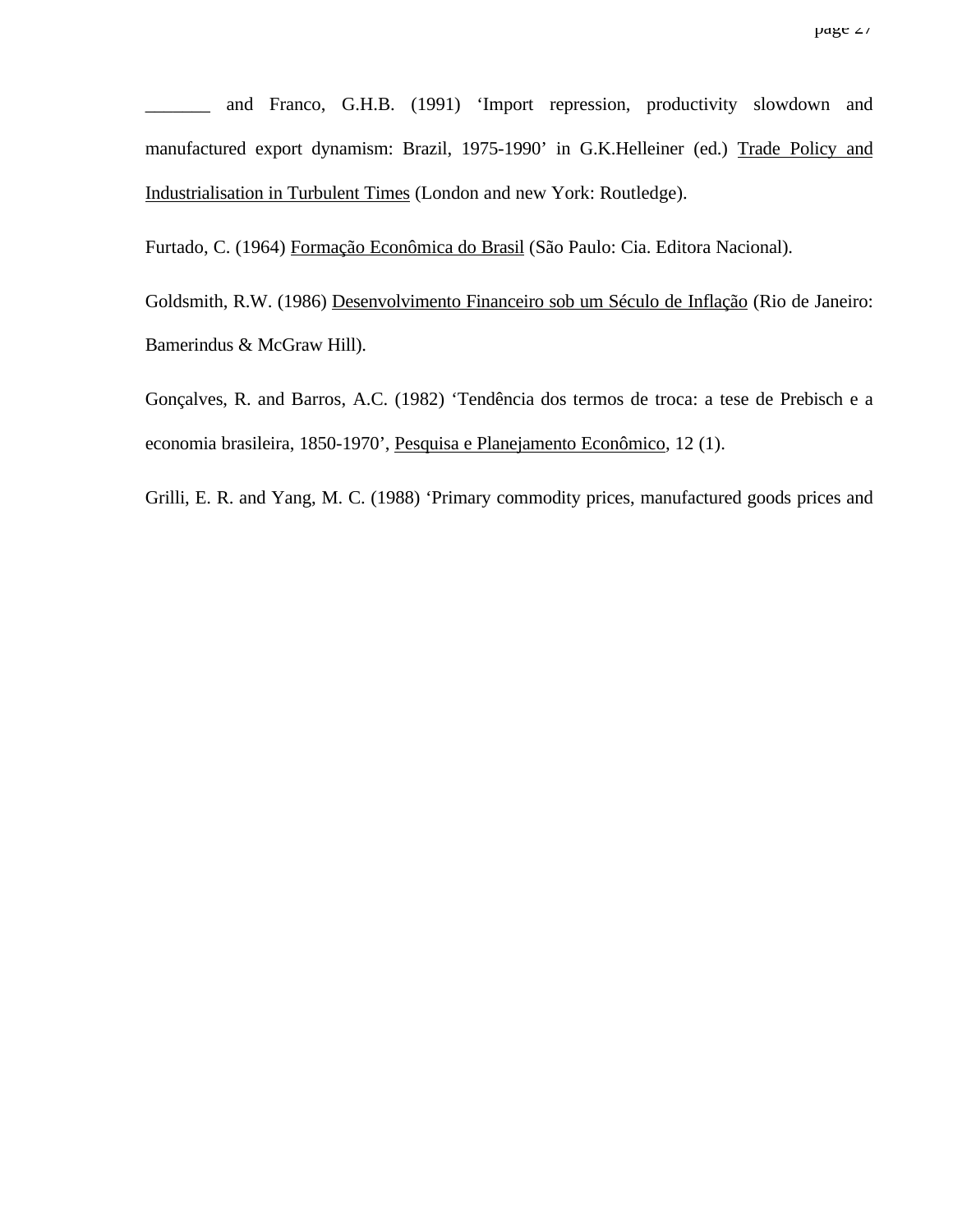\_\_\_\_\_\_\_ (1982) 'The cyclical pattern of long term lending' in. M. Gersovitz et al. (eds.) The Theory and Experience of Economic Development Essays in Honor of W. Arthur Lewis (London: George Allen & Unwin).

\_\_\_\_\_\_\_ (1978) Manias Panics, and Crashes. A History of Financial Crises (New York: Basic Books).

Lewis, W.A. (1978) Growth and Fluctuations, 1870-1913 (London: George Allen Unwin).

Lindert, P. (1969) 'Key Currencies and Gold', Princeton Studies in International Finance, n° 24.

Mason, W.E. (1977) 'Winners and losers; some paradoxes in monetary history resolved and some lessons unlearned', History of Political Economy, 9(4) Winter.

Moggridge, D. (1987) 'Problems in the history of the international economy since 1870: the gold standard', Departamento de Economia PUC-RJ, Textos para Discussão nº 160.

Morgenstern, O. (1959) International Financial Transactions and Business Cycles, (Princeton: NBER and Princeton University Press).

Prado, L. C .T .D. (1991) 'Commercial capital, domestic market and manufacturing in Imperial Brazil: the failure of Brazilian economic development in the XIXth century', Ph.D. Thesis, Queen Mary and Westfield College, University of London.

Rostow, W. W. (1948) The British Economy in the Nineteenth Century (London: Oxford University Press).

Saul, S. B. (1965) Studies in British Overseas Trade (Liverpool: Liverpool University Press).

Souza, G. S. (1984) 'Sobre a validade da tese de Prebisch para a série de relações de troca da economia brasileira', Pesquisa e Planejamento Econômico, 14 (2).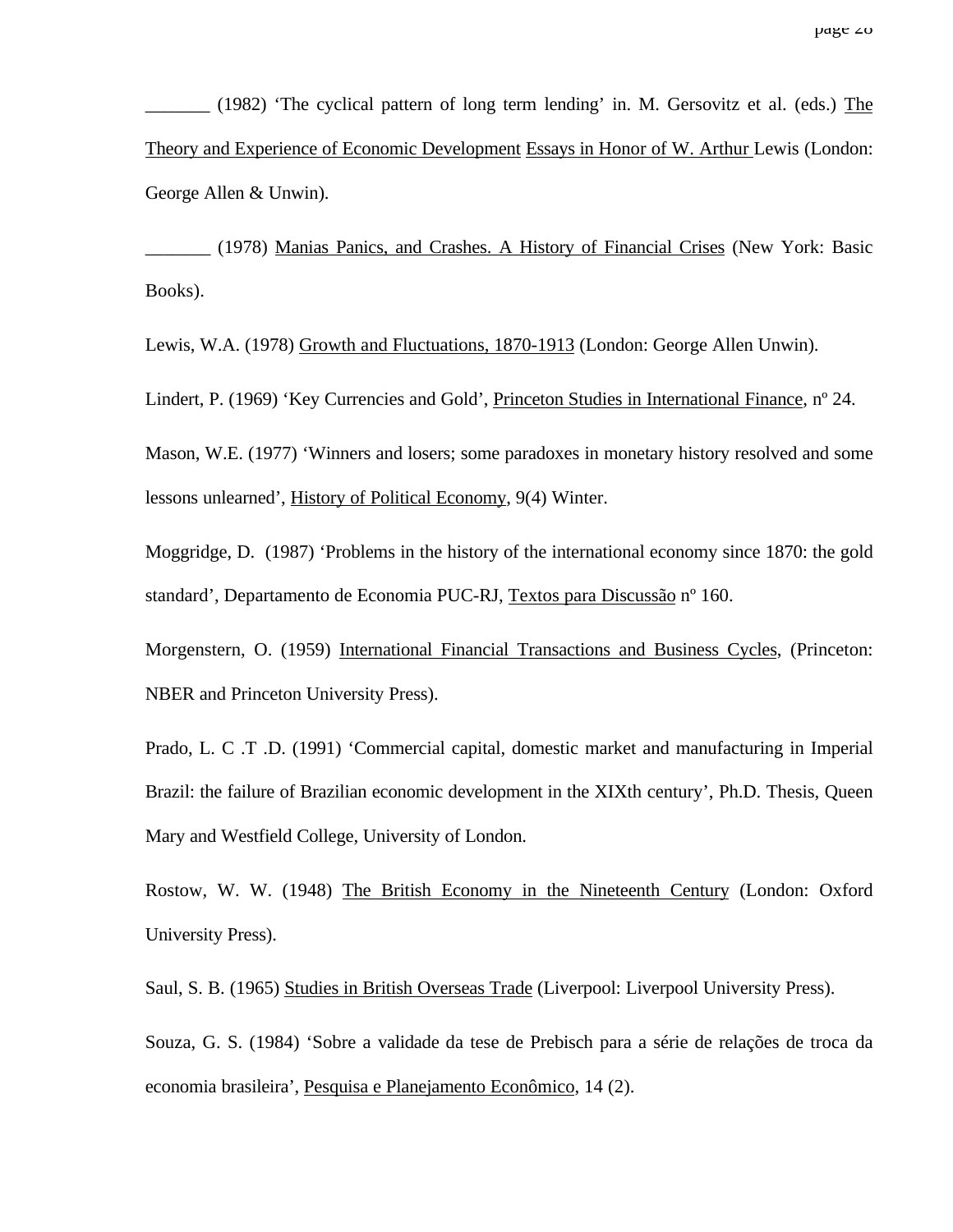Spraos, J. (1980) 'The statistical debate on the net barter terms of trade between primary commodities and manufactures', The Economic Journal, 90.

Stone, I. (1977) 'British direct and portfolio investment in Latin America before 1914', Journal of Economic History, 37.

Triffin, R. (1964) 'Myths and realities of the so-called Gold Standard' in B. Eichengreen (1985).

Versiani, F. (1980) 'Industrialização e economia de exportação: a experiência brasileira antes de 1914', Revista Brasileira de Economia, 34 (1).

Williams, D. (1968) 'The Evolution of the sterling system' in C. R. Wittlesey & J. S. G. Wilson (eds.) Essays in Money and Banking in Honnour of R. S. Sayers (Oxford: Clarendon Press).

<sup>2</sup> See Franco (1991, pp. 62-3) for a discussion of alternative estimates.

<sup>5</sup> Financial development, on the other hand, was chronically blocked by doctrinal and political objections to innovative experiences repeatedly proposed by the so called papelistas, who followed either the American model of free banks or the French Credit Mobilier pattern. Besides, the state's actions towards overcoming backwardness were hindered by its control by political groups having their economic power based on the very prevalence of backwardness. For a recent discussion of the factors responsible for the failure of Brazilian industrialization in the 19th century, see Prado (1991).

<sup>&</sup>lt;sup>1</sup> In fact, a third episode in 1888-89 could be added, though it lasted slightly more than one year, so that the gold standard could hardly operate.

 $3$  See Goldsmith (1986, pp. 23 and 83) and IBGE (1987, pp. 523-4).

 $4$  Figures from Lewis (1978, pp. 196-203).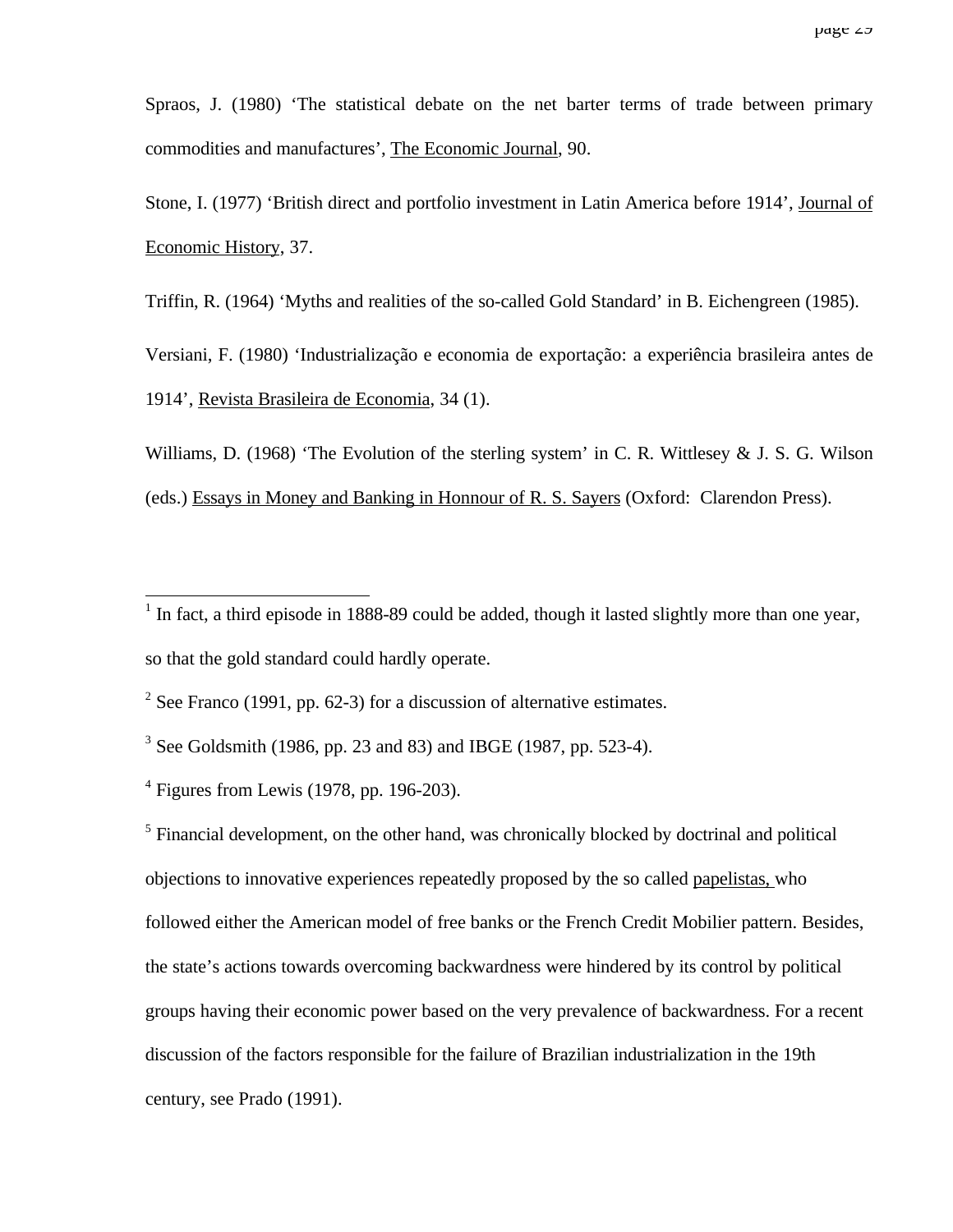page 30

<sup>6</sup> A very interesting modern assessment of such controversies can be found in Mason (1977) and also in Hicks (1967).

 $<sup>7</sup>$  This is one of the themes of the essays in Kindleberger (1985).</sup>

 $8$  For an account of these controversies and also of the later ones, see Calógeras (1910) and

Andrada (1923). Regarding more specifically the 1880s and early 1890s, see Franco (1983).

<sup>9</sup> These new banks were granted respectively a monopoly in different parts of the country and could issue inconvertible notes up to three times their holdings of government bonds.

 $10$  See Fishlow (1987) and Franco (1983 and 1991).

 $11$  This refers to the fact that the government had a deficit in its gold, or hard currency denominated revenues and expenditures, and a surplus in its 'paper currency' denominated revenues and expenditures. A real devaluation, in this case, worsens the overall fiscal balance in local currency

<sup>12</sup> For a fuller description of these events, see Fritsch (1988, pp 4 e ff).

<sup>13</sup> The rubber boom peaked in the first decade of the 20th century, when rubber exports claimed a share of nearly 30 per cent of Brazilian exports. The collapse of prices, however, was impressively rapid too, following the appearance of British and Dutch suppliers from East Asian plantations. Before the 1910s decade was over the share of rubber exports had fallen below 3 per cent and did not recover.

 $14$  Franco (1991, p. 65).

 $15$  The rationale for these schemes - which, with minor changes in their operational features,

would continue to take place until just before the Great Depression - was that it was possible to place stocks at a later date given the cyclical pattern of large coffee crops. The interesting aspect of these operations was that it tied the price of coffee, and thus the Brazilian terms of trade, with the availability of external financing, thus reinforcing a positive correlation between capital movements and the terms of trade. For an extended discussion, see Fritsch (1988).